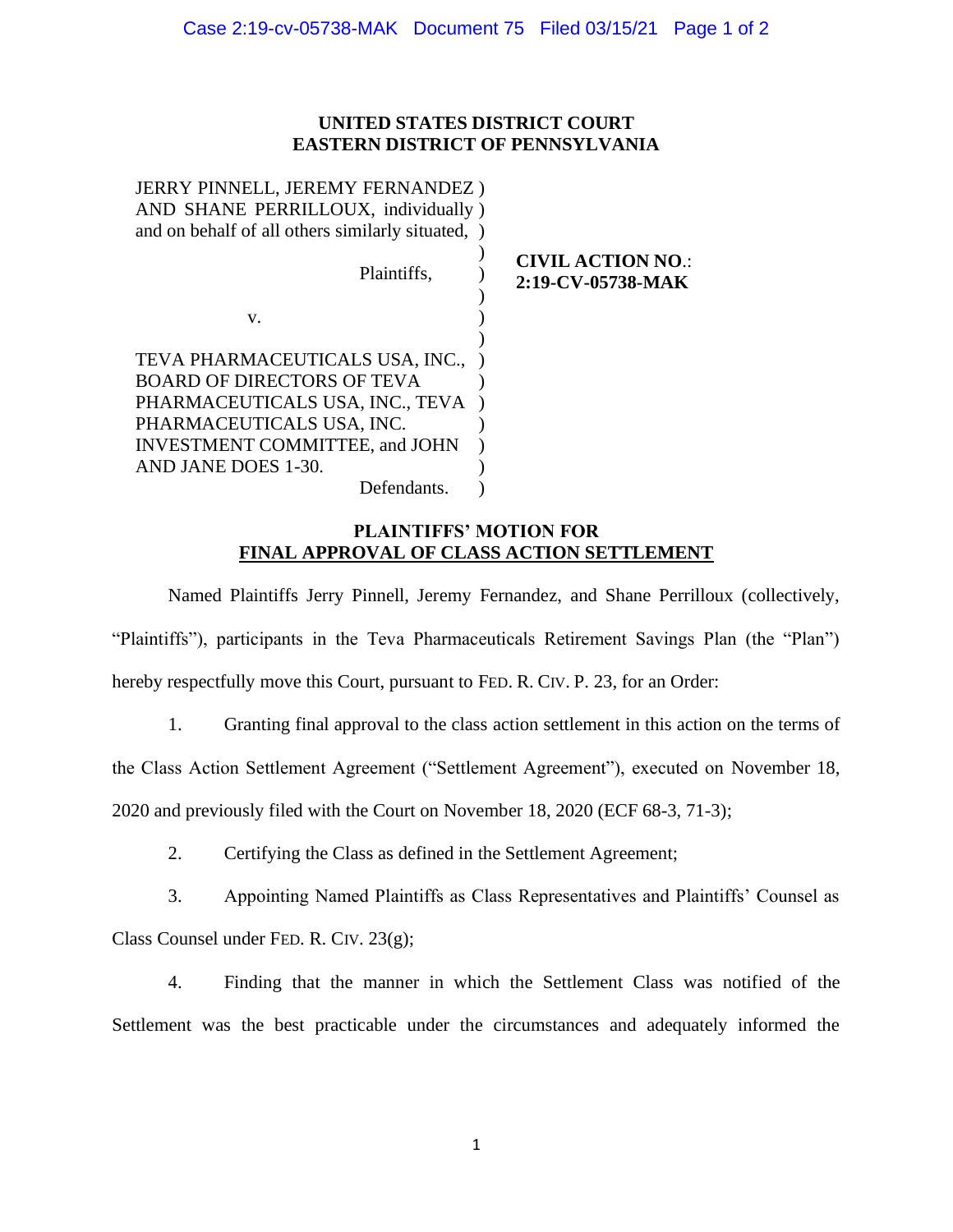#### Case 2:19-cv-05738-MAK Document 75 Filed 03/15/21 Page 2 of 2

Settlement Class members of the terms of the Settlement, how to lodge an objection and obtain additional information; and

5. For such other and further relief as the Court may deem just and proper.

The grounds for this Motion are set forth in the following papers filed contemporaneously herewith:

A. Memorandum in support of Plaintiffs' Final Approval of Class Action Settlement; and

B. Declaration of Mark K. Gyandoh in support of Plaintiffs' Motion for Final Approval of Class Action Settlement and exhibits thereto.

Attached hereto is the proposed Final Approval Order and Judgment in the form agreed to by the parties and attached to the Settlement Agreement as Exhibit D. Further, the parties have conferred and respectfully request the May 3, 2021 Fairness Hearing be held telephonically or by video sharing service such as Zoom, as part of the COVID-19 mitigation efforts. If the Court grants this request, Class Counsel shall make this announcement on the Settlement Website as contemplated under paragraph 26 of the Preliminary Approval Order.

DATED: March 15, 2021

Respectfully submitted,

/s/ Mark K. Gyandoh Mark K. Gyandoh, Esquire Donald R. Reavey, Esquire Gabrielle Kelerchian, Esquire **CAPOZZI ADLER, P.C.** 312 Old Lancaster Road Merion Station, PA 19066 Telephone: (717) 233-4101 Facsimile: (717) 233-4103

*Class Counsel*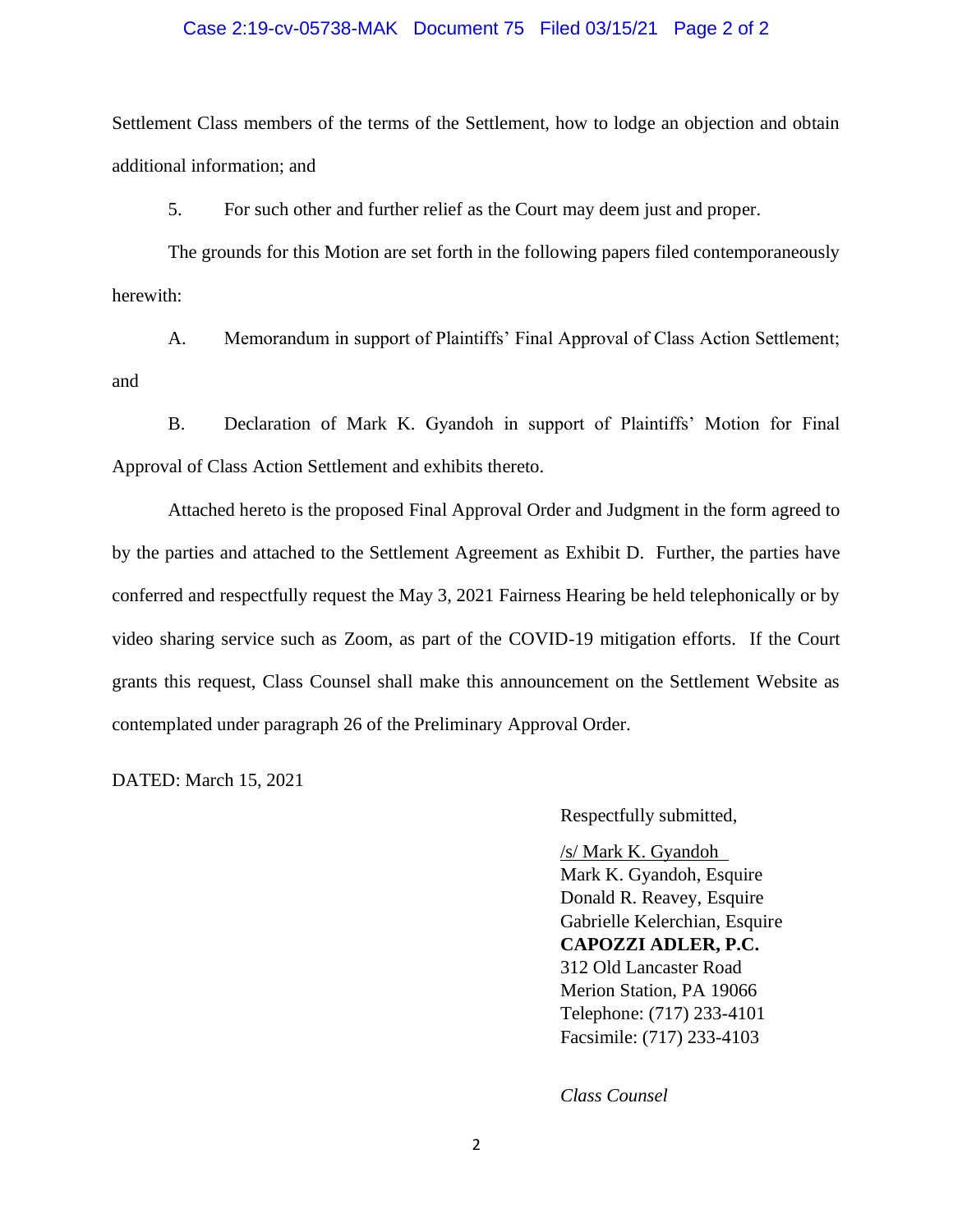## **UNITED STATES DISTRICT COURT EASTERN DISTRICT OF PENNSYLVANIA**

| <b>JERRY PINNELL, JEREMY FERNANDEZ)</b><br>AND SHANE PERRILLOUX, individually)<br>and on behalf of all others similarly situated, ) |                                               |
|-------------------------------------------------------------------------------------------------------------------------------------|-----------------------------------------------|
| Plaintiffs,                                                                                                                         | <b>CIVIL ACTION NO.:</b><br>2:19-CV-05738-MAK |
| v.                                                                                                                                  |                                               |
|                                                                                                                                     |                                               |
| TEVA PHARMACEUTICALS USA, INC.,                                                                                                     |                                               |
| <b>BOARD OF DIRECTORS OF TEVA</b>                                                                                                   |                                               |
| PHARMACEUTICALS USA, INC., TEVA                                                                                                     |                                               |
| PHARMACEUTICALS USA, INC.                                                                                                           |                                               |
| <b>INVESTMENT COMMITTEE, and JOHN</b>                                                                                               |                                               |
| AND JANE DOES 1-30.                                                                                                                 |                                               |
| Defendants.                                                                                                                         |                                               |

## **MEMORANDUM IN SUPPORT OF PLAINTIFFS' MOTION FOR FINAL APPROVAL OF CLASS ACTION SETTLEMENT**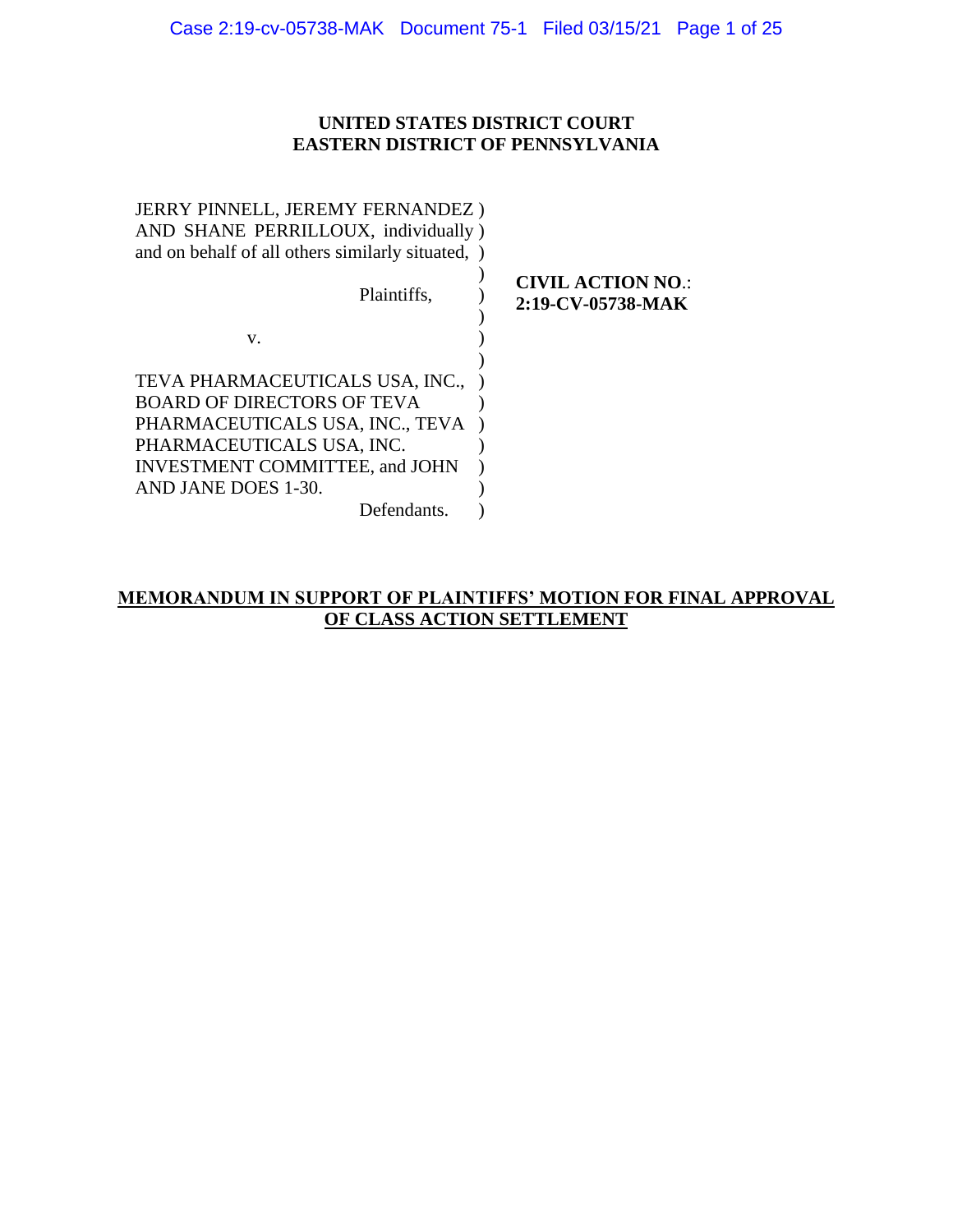# **TABLE OF CONTENTS**

| I.   |                                                                                 |  |
|------|---------------------------------------------------------------------------------|--|
| Π.   |                                                                                 |  |
| III. |                                                                                 |  |
|      | А.                                                                              |  |
|      | B.                                                                              |  |
| IV.  | THE NOTICE PLAN HAS BEEN EFFECTIVELY IMPLEMENTED4                               |  |
| V.   | THE COURT SHOULD GRANT FINAL APPROVAL OF THE SETTLEMENT 5                       |  |
|      |                                                                                 |  |
|      |                                                                                 |  |
|      | The Complexity, Expense, and Likely Duration of the Litigation 7<br>i.          |  |
|      | $\overline{11}$ .                                                               |  |
|      | iii.<br>The Stage of the Proceedings and the Amount of Discovery Completed7     |  |
|      | iv.                                                                             |  |
|      | $V_{\star}$                                                                     |  |
|      | The Ability of the Defendants to Withstand a Greater Judgment10<br>vi.          |  |
|      | The Range of Reasonableness of the Settlement Fund in Light of<br>vii.          |  |
|      | the Best Possible Recovery and in Light of all Attendant Risks of Litigation 10 |  |
|      | viii.                                                                           |  |
|      | (1)                                                                             |  |
|      | (2)                                                                             |  |
|      | (3)                                                                             |  |
| VI.  | THE PLAN OF ALLOCATION SHOULD BE FINALLY APPROVED                               |  |
|      |                                                                                 |  |
| VII. | FINAL CERTIFICATION OF THE SETTLEMENT CLASS IS WARRANTED14                      |  |
|      | A. The Proposed Class Meets the Requirements of Rule 23(b)(1) of the Federal    |  |
|      |                                                                                 |  |
|      |                                                                                 |  |
|      |                                                                                 |  |
|      |                                                                                 |  |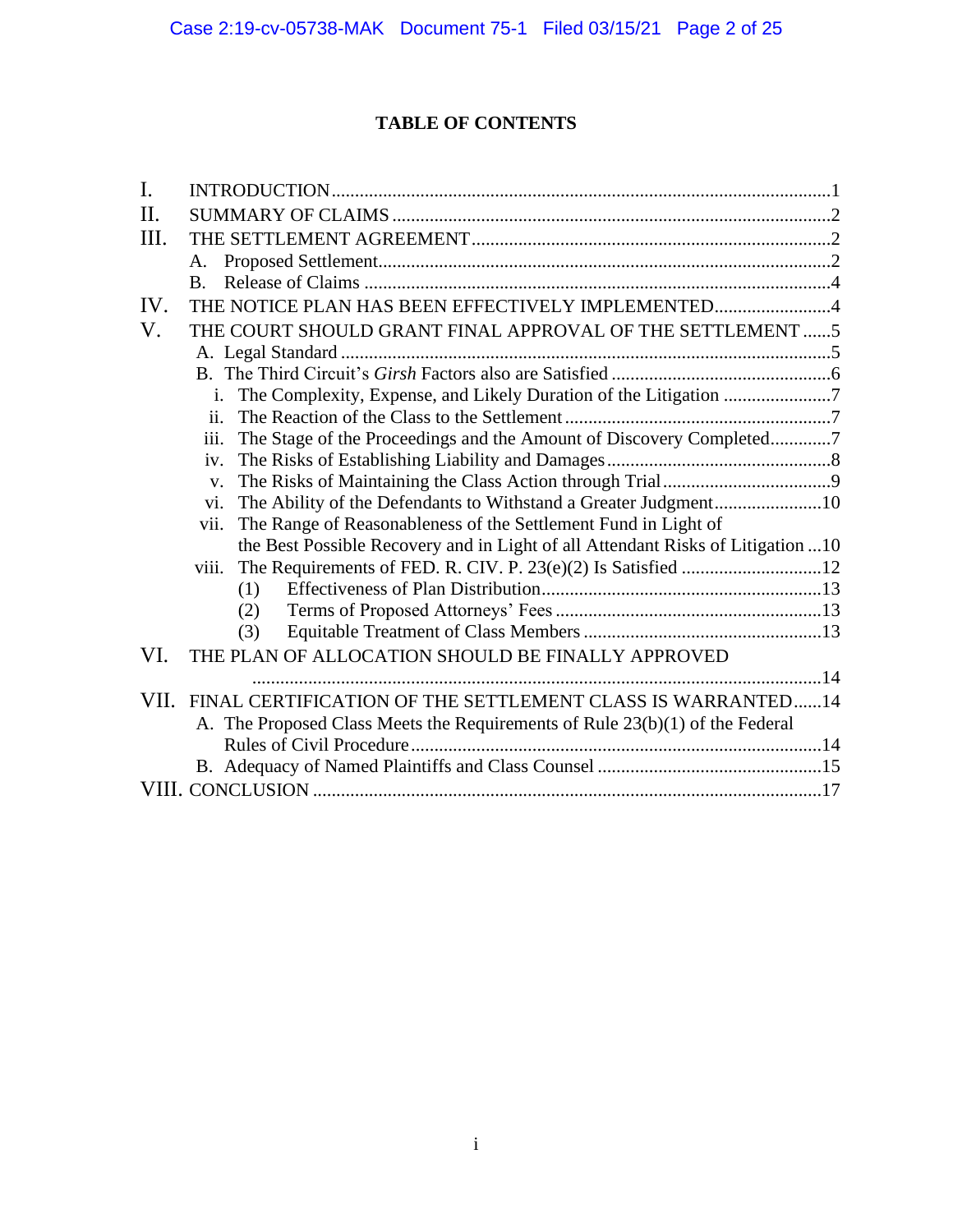# **TABLE OF AUTHORITIES**

## **Statutes**

| <b>Cases</b>                                             |
|----------------------------------------------------------|
| Abbott v. Lockheed Martin Corp.,                         |
| Amchem Prods., Inc. v. Windsor,                          |
| Beck v. Maximus, Inc.,                                   |
| Beesley v. Int'l Paper Co.,                              |
| Boley, et al. v. Universal Health Services, Inc., et al. |
| Brieger v. Tellabs, Inc.,                                |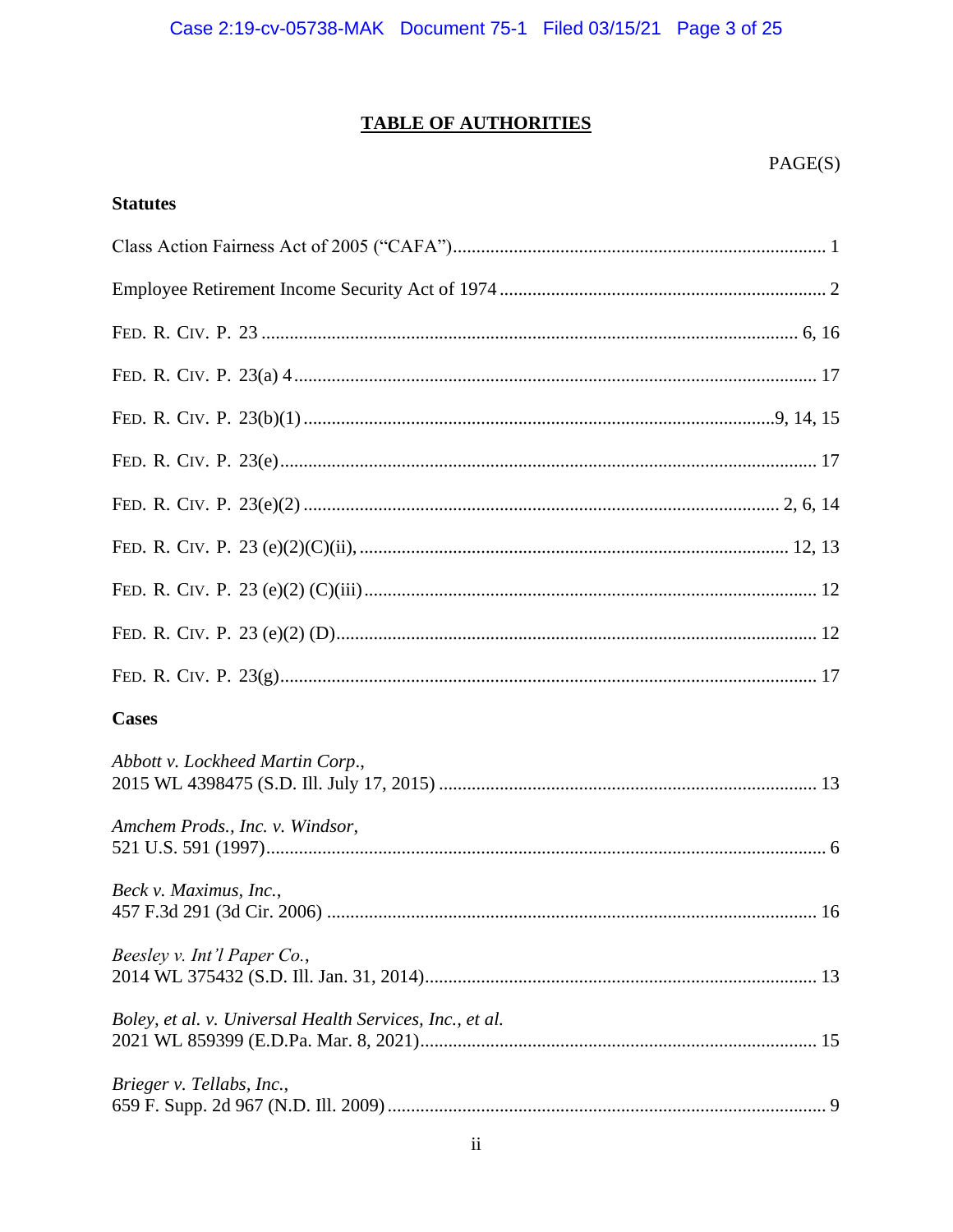| In re Cendant Corp. Litig.,                                                  |
|------------------------------------------------------------------------------|
| Clark v. Duke Univ.,                                                         |
| In re Computron Software, Inc.,                                              |
| Dewey v. Volkswagen Aktiengesellschaft,                                      |
| In re Flonase Antitrust Litig.,                                              |
| Fuller et al. v. SunTrust Banks, Inc. et al.,                                |
| Girsh v. Jepson,                                                             |
| In re General Motors Corp. Pick-Up Truck Fuel Tank Product Liability Litig., |
| Halley v. Honeywell Int'l, Inc.,                                             |
| Hashw v. Dep't Stores National Bank,                                         |
| Henderson, et al. v. Emory Univ., et al.,                                    |
| Ikon Office Solutions, Inc., Securities Litig.,                              |
| Keil v. Lopez,                                                               |
| Krueger v. Ameriprise Financial,                                             |
| Kruger v. Novant Health, Inc.,                                               |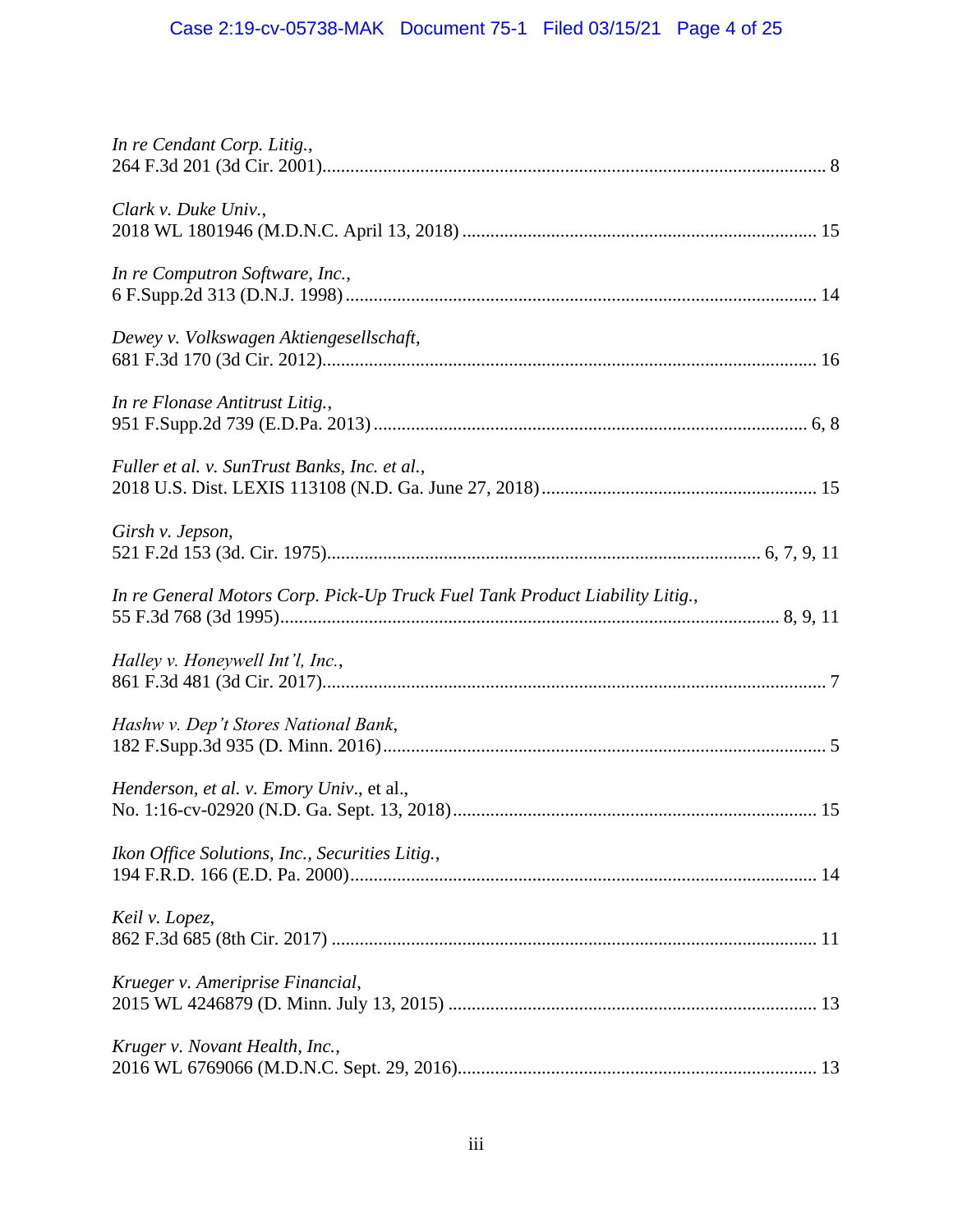# Case 2:19-cv-05738-MAK Document 75-1 Filed 03/15/21 Page 5 of 25

| Lazy Oil Co. v. Witco Corp.,                                           |
|------------------------------------------------------------------------|
| In re Linerboard Antitrust Litig.,                                     |
| McDonald v. Edward Jones,                                              |
| In re Merck & Co., Inc., Vytorin ERISA Litig.,                         |
| In re Merck & Co., Inc. Securities, Derivative & ERISA Litig.,         |
| Moore v. Comcast Corp.,                                                |
| In re Nat'l Football League Players Concussion Injury Litig.,          |
| In re NJ Tax Sales Certificates Antitrust Litig.,                      |
| In re Prudential Ins. Co. America Sales Practice Litig. Agent Actions, |
| Reibstein v. Rite Aid Corp.,                                           |
| Rent-Way Sec. Litig.,                                                  |
| Ripley v. Sunoco, Inc.,                                                |
| In re Schering-Plough Corp. ERISA Litig.,                              |
| In re Schering-Plough Enhance ERISA Litig.,                            |
| Spano v. The Boeing Co.,                                               |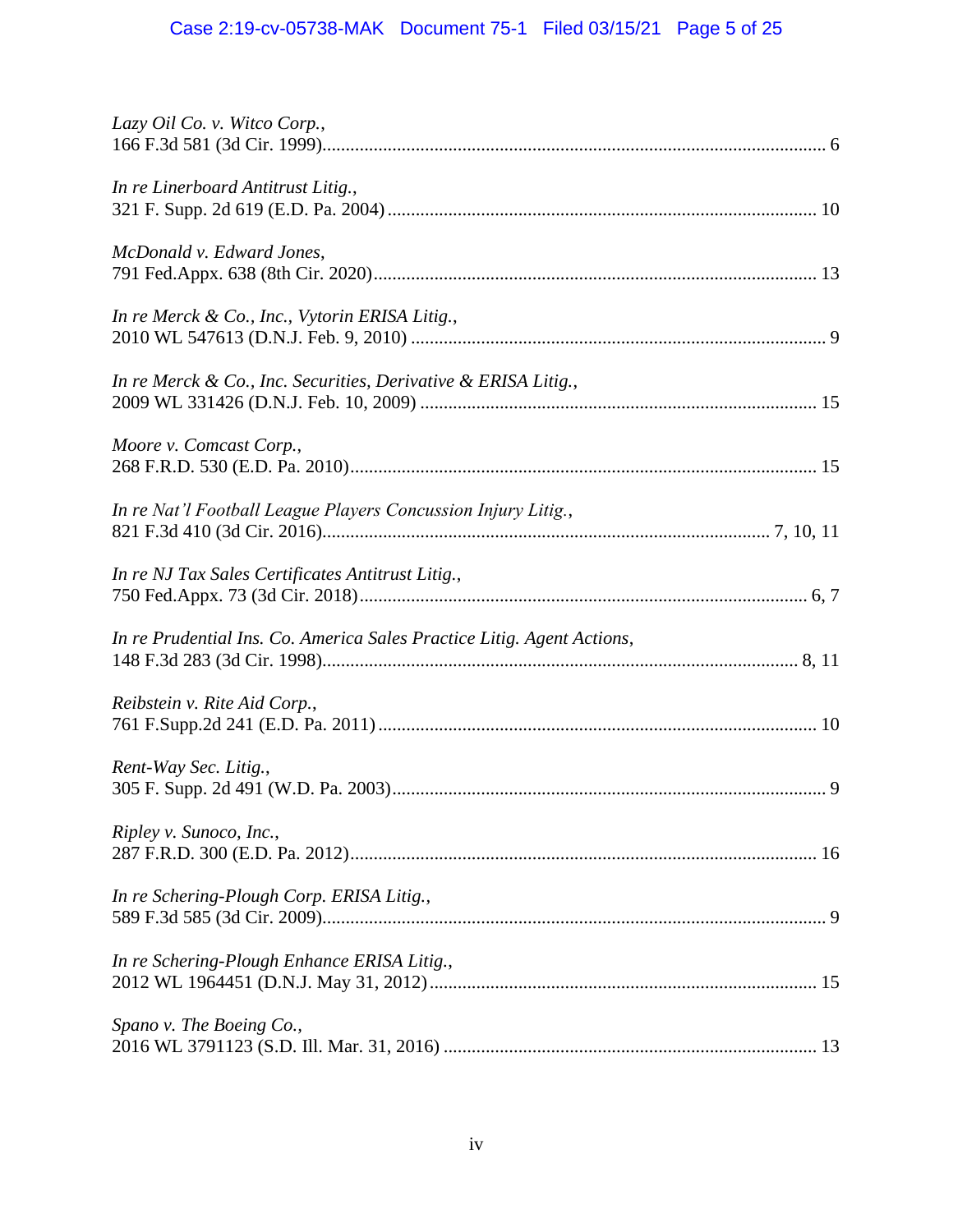# Case 2:19-cv-05738-MAK Document 75-1 Filed 03/15/21 Page 6 of 25

| Stanford v. Foamex, L.P.,               |  |
|-----------------------------------------|--|
| Stevens v. SEI Investments Co.,         |  |
| Sullivan v. DB Investments, Inc.,       |  |
| Walsh v. Great Atl. & Pac. Tea Co.,     |  |
| In re Warfarin Sodium Antitrust Litig., |  |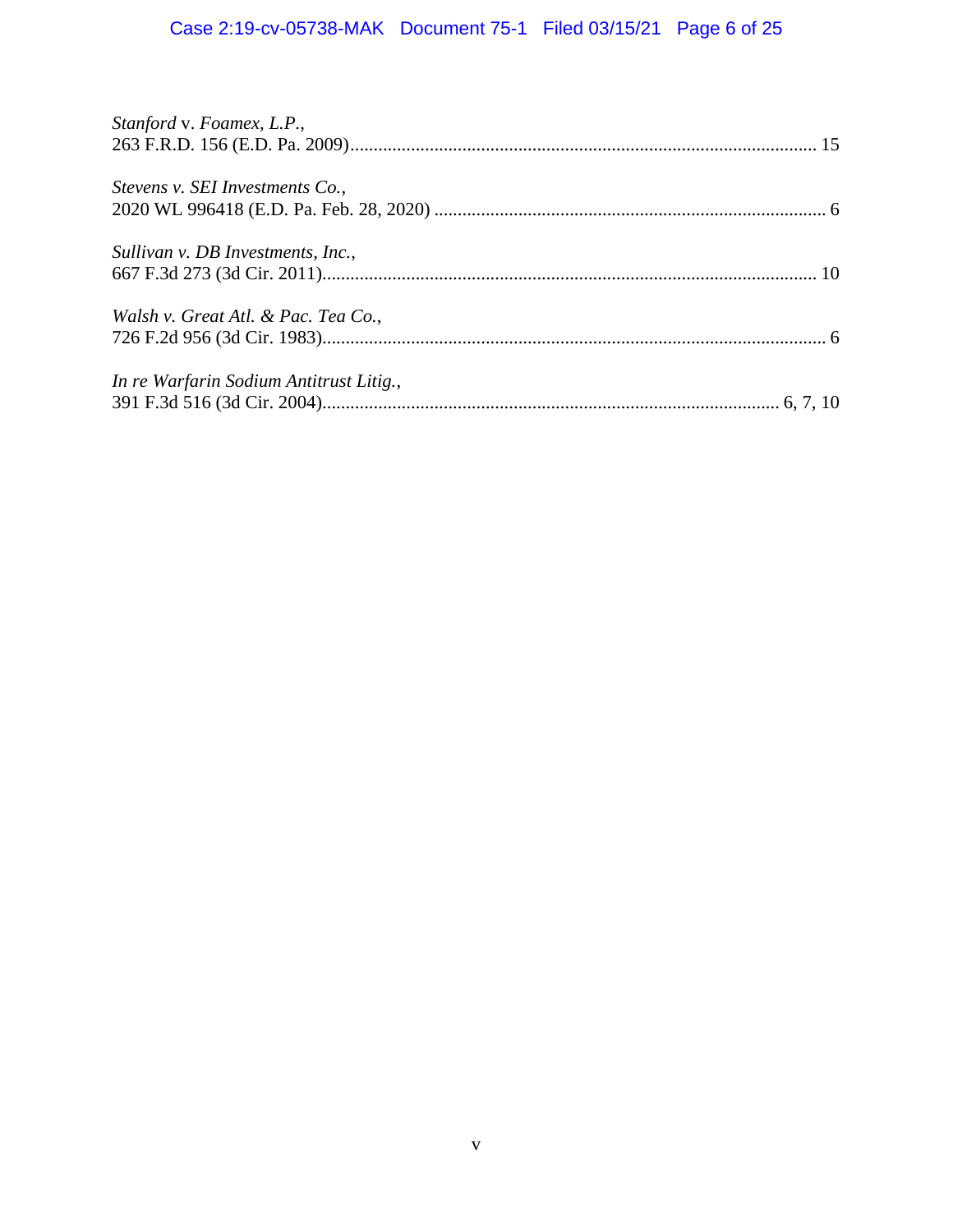## **I. INTRODUCTION**

On December 7, 2020, the Court preliminarily approved the Settlement in this Action (ECF No. 72), which provides for the creation of a \$2,550,000.00 Settlement Fund.<sup>1</sup> The Court's Preliminary Approval Order also, *inter alia*, conditionally certified a Settlement Class and appointed the Named Plaintiffs as class representatives and Capozzi Adler, P.C ("Capozzi Adler") as Class Counsel. *Id*. Plaintiffs and Class Counsel believe each of these findings in the Preliminary Approval Order should be made final because the proposed Settlement represents an outstanding recovery. In particular, the Settlement represents more than 77% of the Settlement Class's strongest claims for which Plaintiffs estimated damages to be \$3.3 million before interest. *See*  Gyandoh Decl., ¶28. Class Counsel achieved this Settlement only after extended negotiations under the auspices of Hunter R. Hughes, III, a neutral, third-party private mediator with experience mediating ERISA class actions. Without doubt, the Settlement was reached after arm's length negotiations by experienced counsel on both sides.

The Settlement Class has received full and fair notice of the terms of the Settlement through individualized direct mail, electronic mail, and a dedicated internet Settlement website, in accordance with the Preliminary Approval Order. After mailing the approved form of Notice of Class Action Settlement to Class Members, Class Counsel have thus far received no objections.<sup>2</sup> Plaintiffs respectfully request this Court to enter the proposed Judgment Approving Class Action

<sup>&</sup>lt;sup>1</sup> The Settlement Agreement, previously submitted to the Court, is being submitted herein as Exhibit 1 to the Declaration of Mark K. Gyandoh ("Gyandoh Decl.") which is filed contemporaneously with this memorandum. The Settlement Agreement has several exhibits. These exhibits are: A (Settlement Notice); B (Plan of Allocation); C (Preliminary Approval Order); D (Final Order); and E (CAFA Notice). Undefined capitalized terms herein have the same meaning as in the Settlement Agreement.

<sup>&</sup>lt;sup>2</sup> The Preliminary Approval Order provides objectors have until April 12, 2021 to object. Any objections received by the deadline will be addressed by Class Counsel by April 26, 2021 in accordance with the Preliminary Approval Order.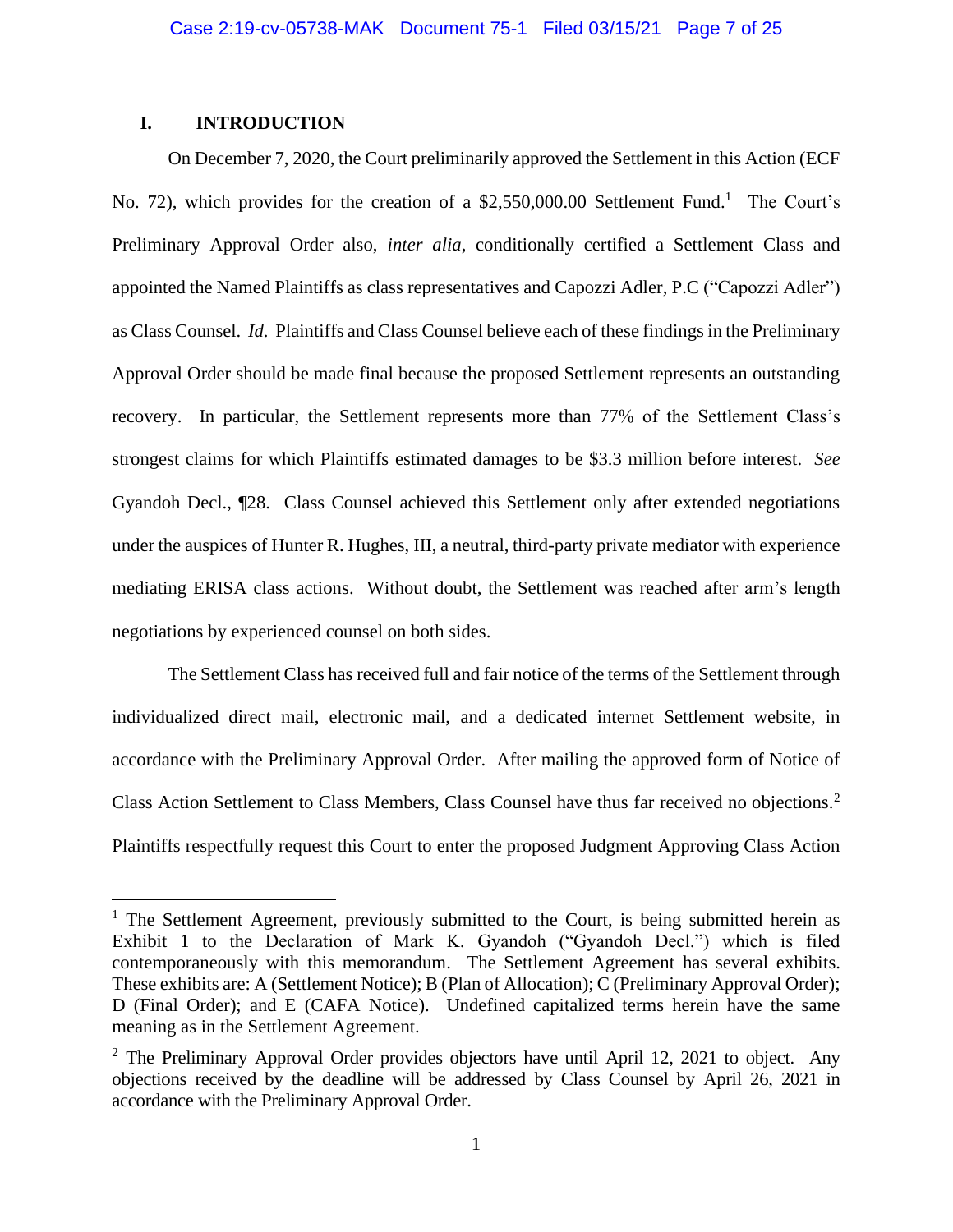#### Case 2:19-cv-05738-MAK Document 75-1 Filed 03/15/21 Page 8 of 25

Settlement. Further, the parties have conferred and respectfully request the May 3, 2021 Fairness Hearing be held telephonically or by video sharing service such as Zoom, as part of the COVID-19 mitigation efforts.

#### **II. SUMMARY OF CLAIMS**

Plaintiffs, participants in the Teva Pharmaceuticals Retirement Savings Plan (the "Plan"), commenced this action against Defendants<sup>3</sup> with the filing of a Complaint on December 6, 2019 (ECF 1) and an amended Complaint on February 5, 2020 (ECF 10.).<sup>4</sup> The Amended Complaint alleges Defendants breached their fiduciary duties by failing to prudently and loyally manage the Plan. Am. Cmplt.,<sup>5</sup> [1129-34, 136-41. Defendants strongly dispute Plaintiffs' allegations and deny liability for the alleged ERISA<sup>6</sup> violations. Defendants maintain the Plan's fiduciaries selected and retained prudent, well-performing, and reasonably priced investment options, and the Plan's fiduciaries ensured participants paid only reasonable fees associated with their participation in the Plan throughout the putative class period.

## **III. THE SETTLEMENT AGREEMENT**

#### **A. The Proposed Settlement**

The Settlement provides Defendants, through their insurer, will pay \$2,550,000.00 to the Plan to be allocated to participants pursuant to a Court-approved Plan of Allocation.<sup>7</sup> In exchange,

<sup>&</sup>lt;sup>3</sup> Plaintiffs and Defendants are collectively referred to as the "Parties."

<sup>&</sup>lt;sup>4</sup> The full procedural history of this matter is recounted in the Gyandoh Declaration.

<sup>&</sup>lt;sup>5</sup> "Am. Cmplt." refers to the Amended Complaint.

<sup>6</sup> Employee Retirement Income Security Act of 1974.

 $<sup>7</sup>$  Attached to the Settlement Agreement as Exhibit B, the Plan of Allocation is premised on</sup> calculating a Plan participant's pro rata distribution based upon the individual's balances in the Plan during the Class Period.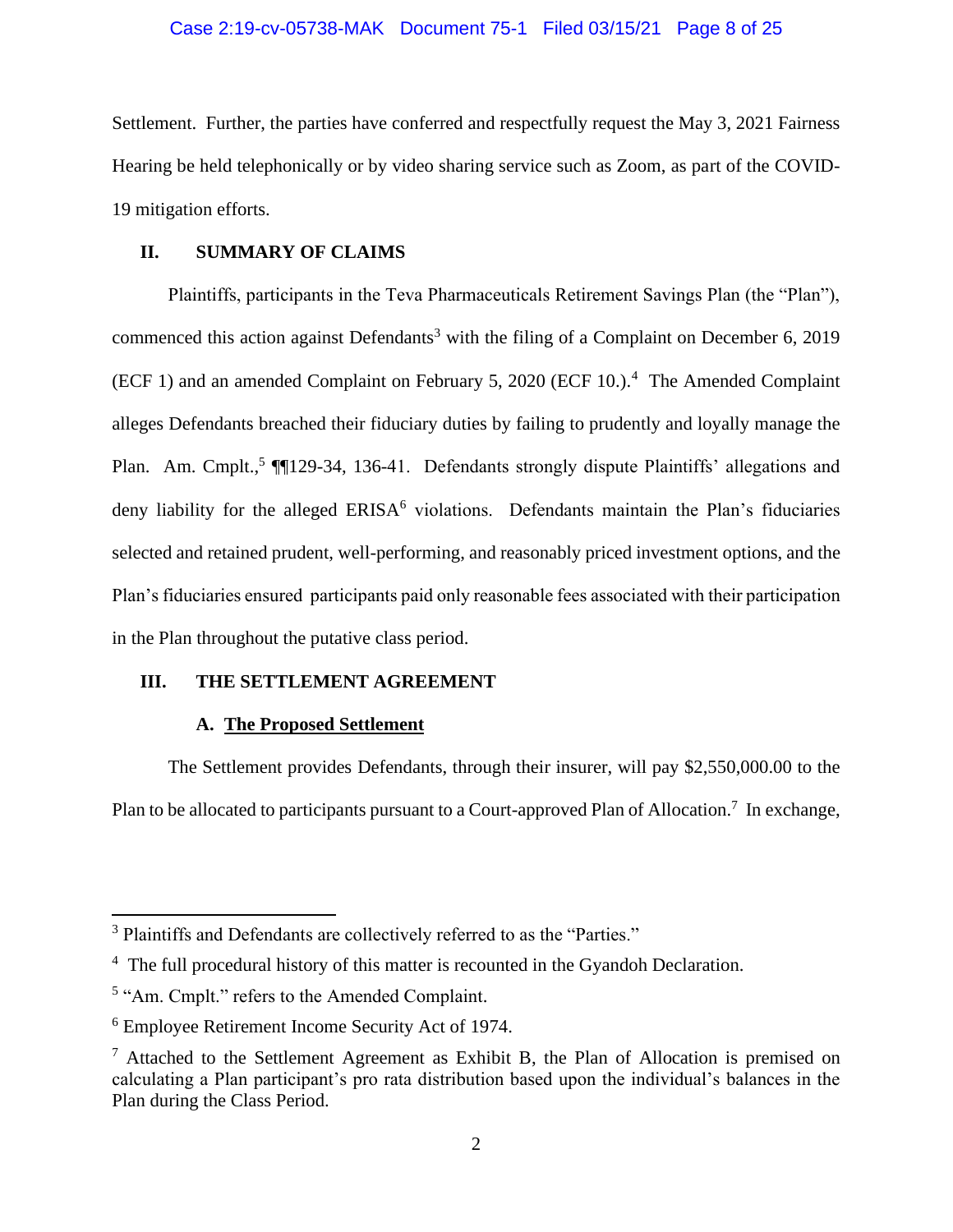#### Case 2:19-cv-05738-MAK Document 75-1 Filed 03/15/21 Page 9 of 25

Plaintiffs and the Plan will dismiss their claims, as set forth more fully in the Settlement Agreement.

The Settlement resolves all claims of current and former participants in the Plan from December 6, 2013 through June 28, 2019. *See* Settlement Agreement, §§ 1.13, 1.37, 7.2. The Settlement Fund will be used to pay the costs to administer the Settlement, to provide notice to Settlement Class members, and to pay attorneys' fees, expenses, and Case Contribution Awards the Court may order. *Id.* at §§ 4.3, 5.1, 5.2, 5.3, 5.5. The Settlement Fund, up to the amount of \$25,000, will also be used to pay the costs of an Independent Fiduciary who, upon review of the Settlement, will approve and authorize the Settlement in a writing to be submitted to the Court prior to the Fairness Hearing. *Id.* at § 2.1.3.

After the payment of costs, expenses, and fees described above, the Settlement Fund will be distributed to Settlement Class members. *Id.* at §§ 5.1, 5.2, 5.3, 5.4, 5.5, 5.6, 5.7. Settlement Class members will not have to make a claim to receive their share of the Settlement Fund. The amount distributed to each Settlement Class member will be *pro rata*, based on account balances, a proxy for the alleged losses, as fully described in the Plan of Allocation attached to the Settlement Agreement. Plan of Allocation at Section C. Class Members who are entitled to a distribution of less than \$10.00 will receive a distribution of \$10.00 from the Net Settlement Amount. Plan of Allocation at Section D.

Current participants will receive their share of the Settlement Fund through an electronic distribution to their Plan account. *Id.* at Section E. Former participants shall be paid directly by the settlement administrator by check. *Id.* at Section F. If any checks to former Plan participants are uncashed, the money shall be forwarded to the Plan's trust for purposes of defraying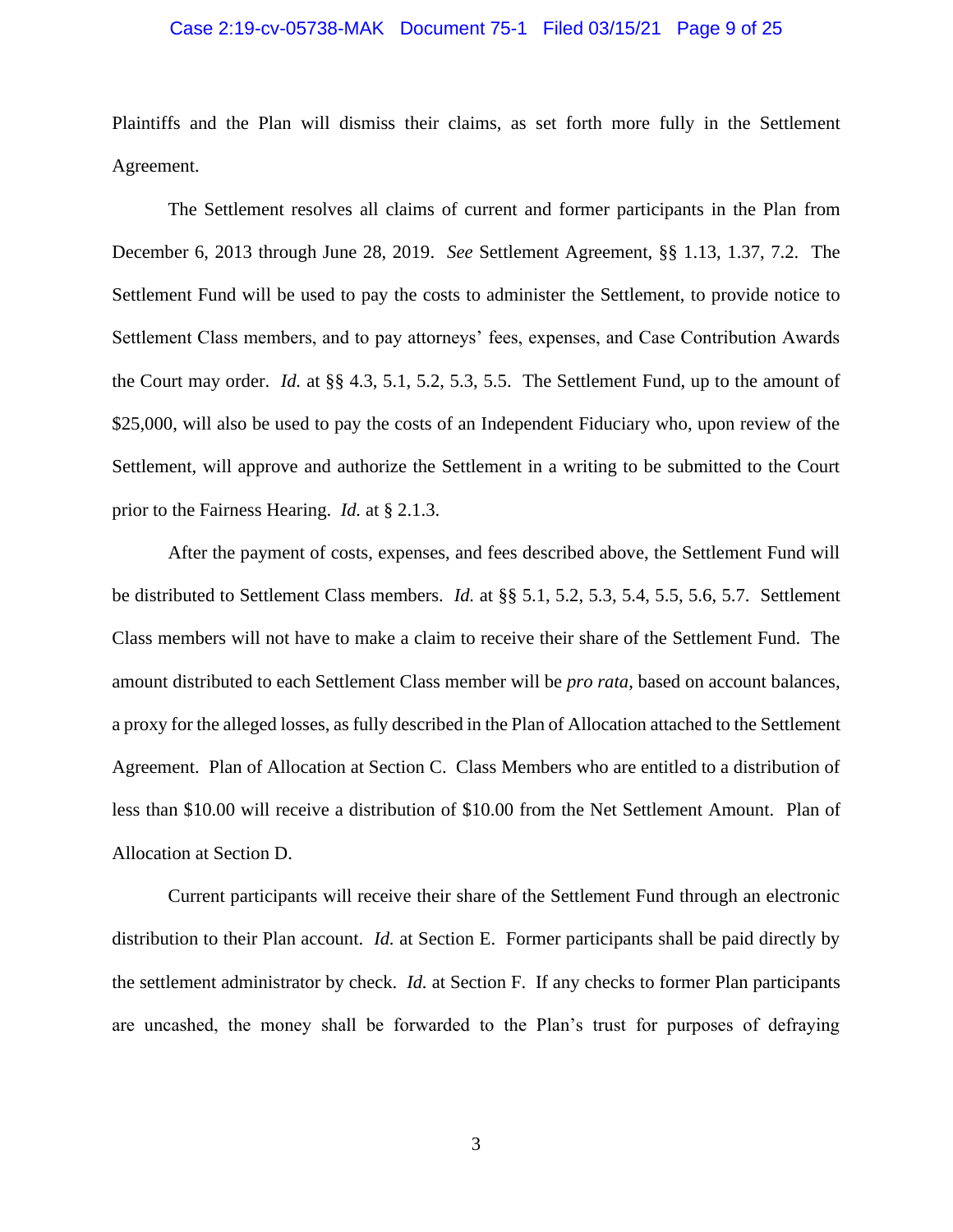#### Case 2:19-cv-05738-MAK Document 75-1 Filed 03/15/21 Page 10 of 25

administrative fees and expenses of the Plan which would otherwise have been charged to the Plan's participants. *Id.* at Section I.

#### **B. Release of Claims**

Plaintiffs and Settlement Class members will provide a release and covenant-not-to-sue to Defendants and the other Released Parties covering the claims which were or could have been asserted in the Action based on the facts alleged in the Complaint filed in this case or Defendants' defenses to the Plaintiffs' claims. *Id.* at §§ 1.37, 1.38, 7.2, 7.3, 7.4. The release and covenant-notto-sue in the Settlement does not encompass individual claims for vested benefits otherwise due under the terms of the Plan.

#### **IV. THE NOTICE PLAN HAS BEEN EFFECTIVELY IMPLEMENTED**

Pursuant to the Preliminary Approval Order, Class Counsel has overseen the issuance of the Court-approved Class Notice. Class Counsel retained JND Legal Administration LLC ("JND") to serve as settlement and notice administrator. *See* Declaration of Jennifer M. Keough Regarding Settlement Administration (attached as Exhibit 2 to the Gyandoh Declaration). On November 16, 2020 and November 17, 2020, Defendants provided JND with 25 spreadsheets containing, among other information, the names, mailing addresses, contact information, Social Security numbers, and other identifying data of individuals identified as potential Settlement Class Members. Keough Decl., ¶¶ 5-6. JND updated the Settlement Class member address information using data from the National Change of Address ("NCOA") database and performed advanced address research using the TransUnion skip-trace database to identify current addresses prior to mailing. Keough Decl., ¶ 6.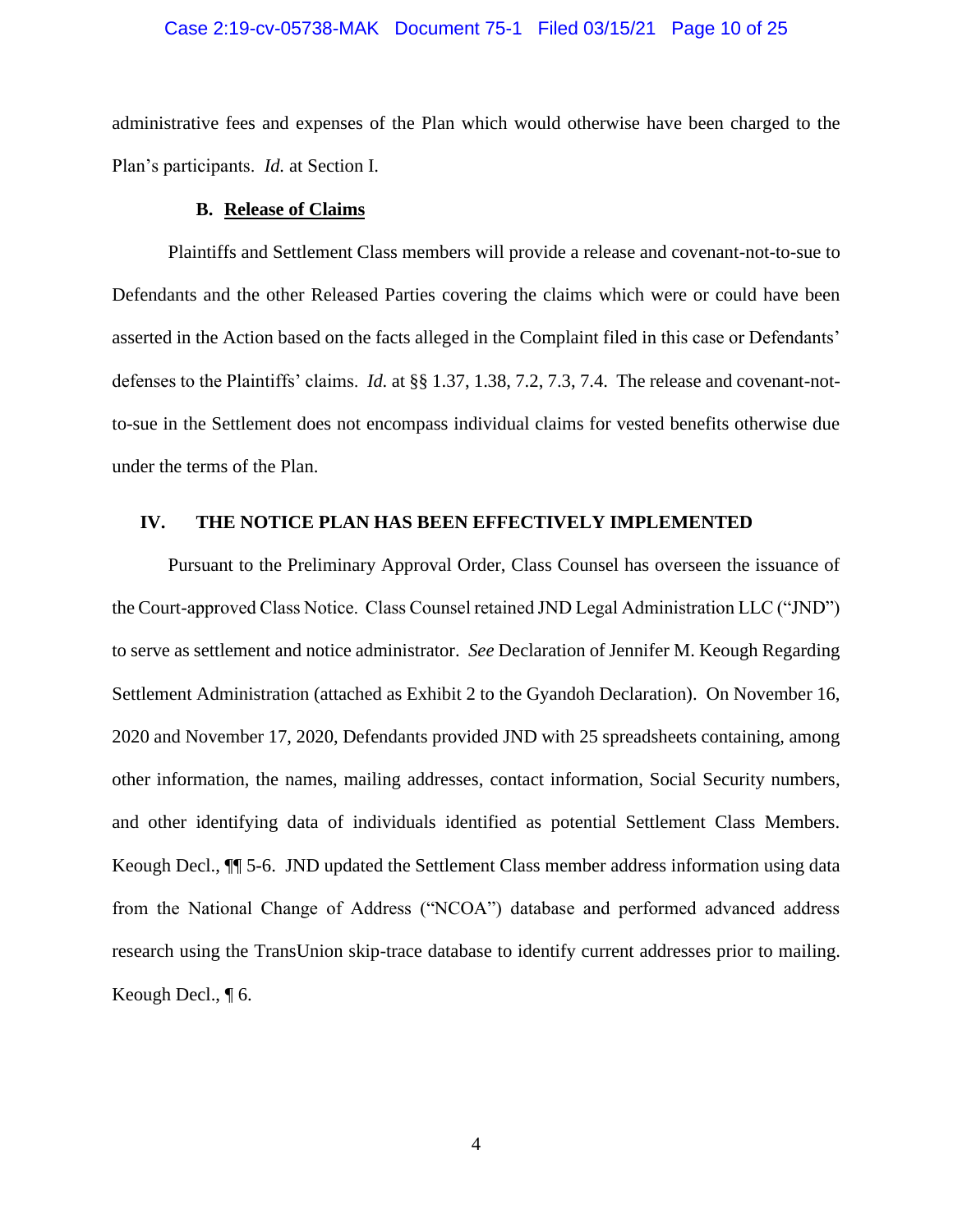#### Case 2:19-cv-05738-MAK Document 75-1 Filed 03/15/21 Page 11 of 25

The notice program was extremely successful as only 31 Class Notices out of the 18,611 Class Notices mailed were not able to be delivered resulting in a 99.9% success rate. *See* Keough Decl., ¶¶ 7-9. Additionally, on January 6, 2021, JND sent an e-mail notice to 7,311 Class Member e-mail addresses and only 146 E-Mail Notices were undeliverable. *See* Keough Decl., ¶¶ 10-11. The notice program apprised Settlement Class members of the terms of the Settlement, and of their right to object to any or all of the terms of the Settlement, Plan of Allocation, Case Contribution Awards, or to Class Counsel's motion for award of attorneys' fees and reimbursement of litigation expenses. The Class Notice was also posted on a dedicated website – [www.TevaERISASettlement.com](http://www.tevaerisasettlement.com/) – through which the public, and the Plan's current and former participants could (1) view a summary description of the Action and the status of the Action, and (ii) access the Settlement Agreement and related Settlement documents. *See* Gyandoh Declaration, ¶ 42. As of the March 12, 2021, the Settlement website has tracked 1,056 unique users who registered 2,148 page views. *Id.* at 13.

Where, as here, a notice program includes direct mail notice to absent class members and is supplemented by a settlement website and a toll-free telephone number, this constitutes the "best notice practicable." *Hashw v. Dep't Stores National Bank*, 182 F.Supp.3d 935, 946 (D. Minn. 2016) (citations omitted). Indeed, the Court previously found the combination of the direct-mail Class Notice and dedicated Settlement website and phone number was adequate to inform Settlement Class members of the terms of the proposed Settlement and how to lodge an objection, and obtain additional information. *See* Preliminary Approval Order, ¶ 7.

# **V. THE COURT SHOULD GRANT FINAL APPROVAL OF THE SETTLEMENT A. Legal Standard**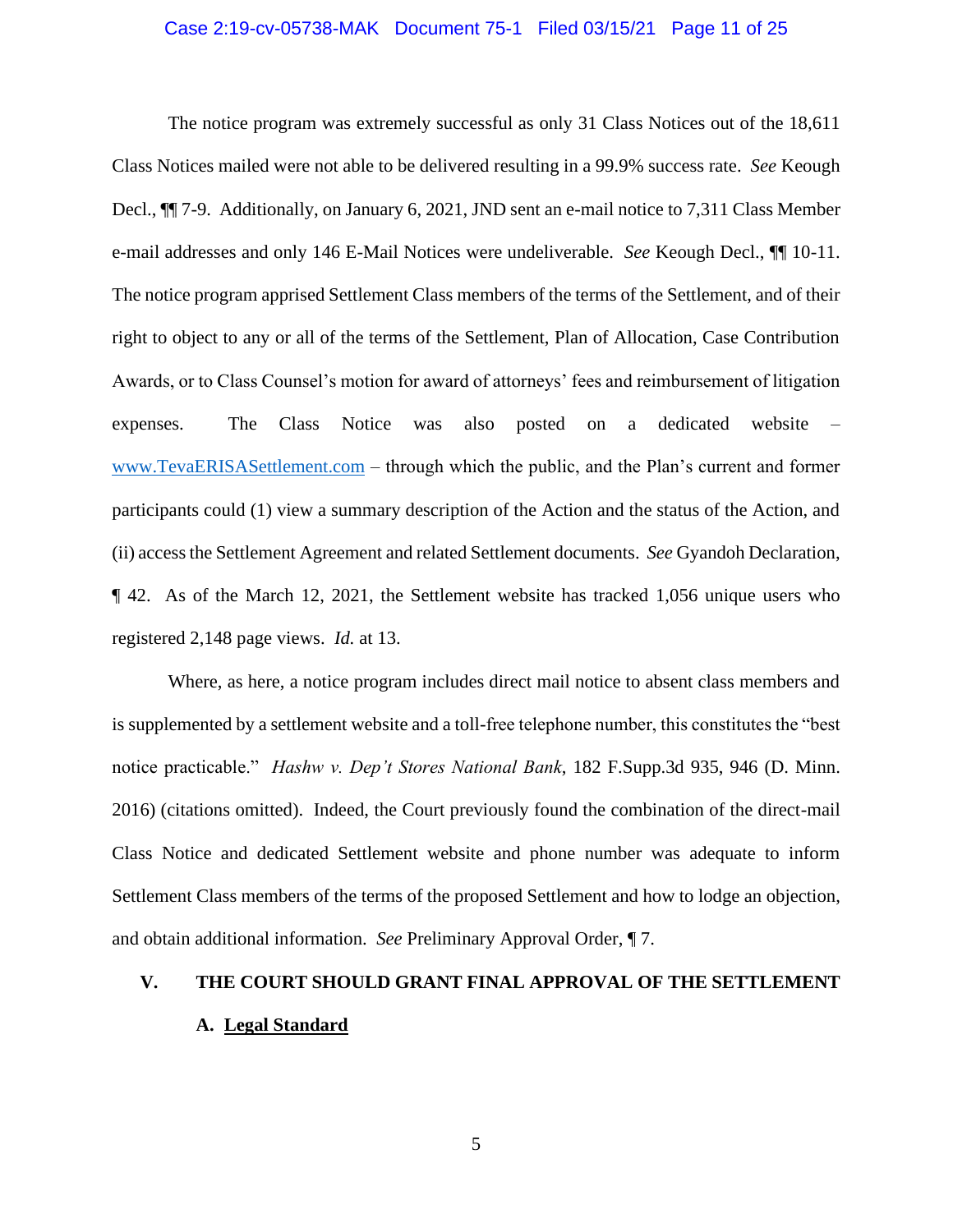#### Case 2:19-cv-05738-MAK Document 75-1 Filed 03/15/21 Page 12 of 25

Approval of a class action settlement is in the sound discretion of the court. *Lazy Oil Co. v. Witco Corp.*, 166 F.3d 581, 587 (3d Cir. 1999). In order to grant final approval of a class action settlement, the Court must first determine whether a class can be certified under Rule 23(a) and at least one prong of Rule 23(b). *Amchem Prods., Inc. v. Windsor*, 521 U.S. 591, 620 (1997). Second, the Court must assess "whether the settlement is fair, adequate, and reasonable." *Walsh v. Great Atl. & Pac. Tea Co.*, 726 F.2d 956, 965 (3d Cir. 1983). To make this determination, courts in this circuit employ the more rigorous nine factor test set forth in *Girsh v. Jepson*, 521 F.2d 153 (3d. Cir. 1975), which requires analysis of the following:

(1) the complexity, expense and likely duration of the litigation; (2) the reaction of the class to the settlement; (3) the state of the proceedings and the amount of discovery completed; (4) the risks of establishing liability; (5) the risks of establishing damages; (6) the risks of maintaining the class action through trial; (7) the ability of the defendants to withstand a greater judgment; (8) the range of reasonableness of the settlement fund in light of the best possible recovery; and (9) the range of reasonableness of the settlement fund to a possible recovery in light of all the attendant risk of litigation.

*Girsh*, 521 F.2d at 157; *see also In re NJ Tax Sales Certificates Antitrust Litig.*, 750 Fed.Appx. 73,

77 (3d Cir. 2018); *In re: Flonase Antitrust Litig.*, 951 F.Supp.2d 739, 742 (E.D.Pa. 2013)

("*Flonase"*); *Stevens v. SEI Investments Co.*, 2020 WL 996418 (E.D. Pa. Feb. 28, 2020).

Although the Court must scrutinize the Settlement Agreement for fairness, "there is an overriding public interest in settling class action litigation, and it should therefore be encouraged." *In re Warfarin Sodium Antitrust Litig.*, 391 F.3d 516, 535 (3d Cir. 2004) ("*Warfarin*"). As set forth below, the Settlement is fair, reasonable and adequate and should be granted final approved.

#### **B. The Third Circuit's** *Girsh* **Factors also are Satisfied**

Although satisfaction of the *GMC* test is sufficient for preliminary approval, the Settlement also meets the more exacting approval standard articulated by the Third Circuit in *Girsh* and in Rule 23(e)(2). A court may approve a settlement even if it does not find all of these factors militate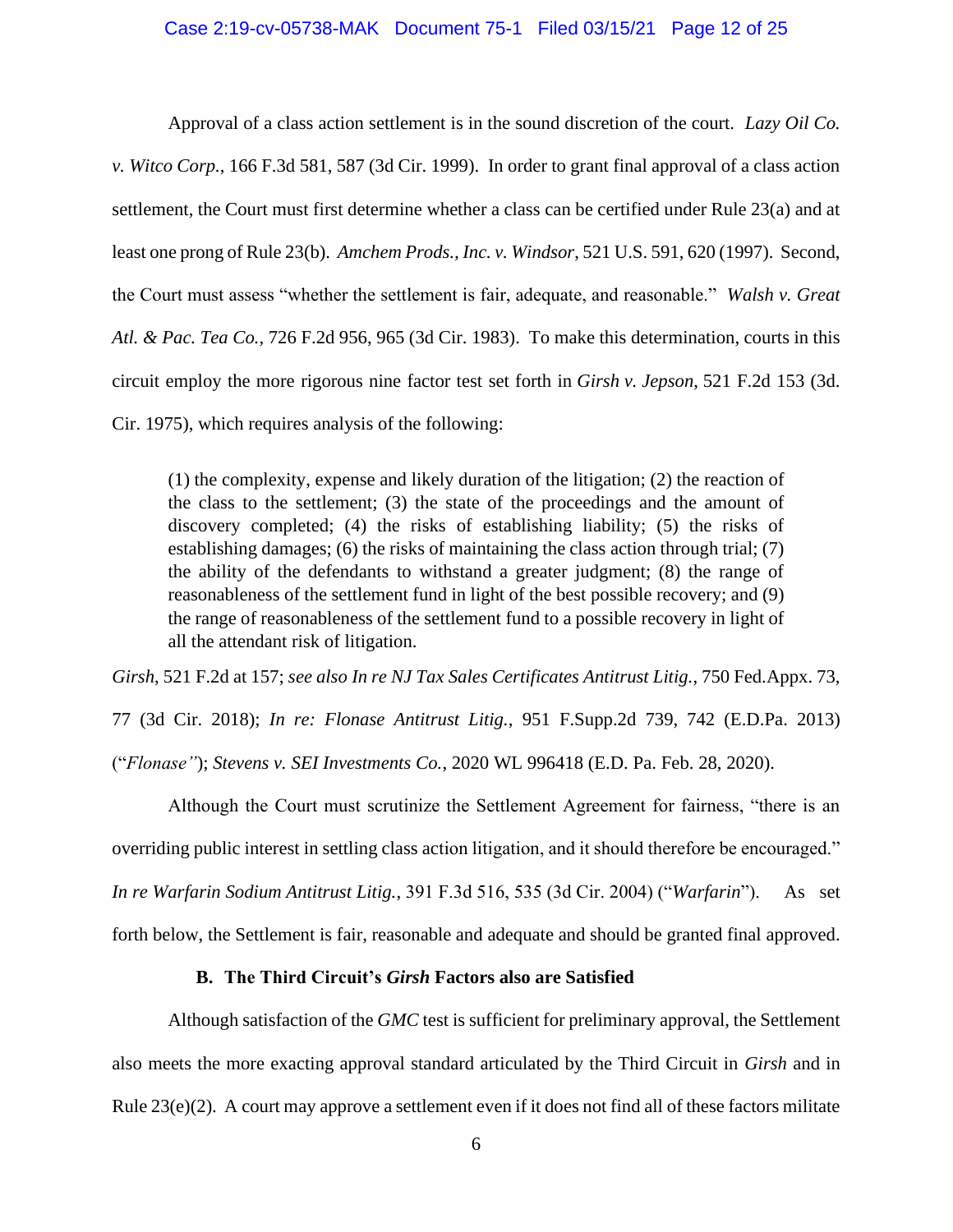#### Case 2:19-cv-05738-MAK Document 75-1 Filed 03/15/21 Page 13 of 25

in favor of approval. *NJ Tax Sales*, 750 Fed. Appx. at 77, citing *Halley v. Honeywell Int'l, Inc.*, 861 F.3d 481, 489-90, 491 (3d Cir. 2017) (affirming settlement approval where some factors did not weigh in favor of settlement).

#### **i. The Complexity, Expense, and Likely Duration of the Litigation**

"The first factor 'captures the probable costs, in both time and money, of continued litigation.'" *In re Nat'l Football League Players Concussion Injury Litig.*, 821 F.3d 410, 437 (3d Cir. 2016), *as amended* (May 2, 2016) ("*NFL*") (quoting *Warfarin*, 391 F.3d at 535-36 (internal quotation omitted)). Here, the probable costs of continued litigation with respect to both time and money are high. Considerable additional discovery, both paper and testimonial, would be required before the case would be trial ready, and there would be voluminous briefing ahead in the absence of the proposed Settlement. The Settlement in this Action comes at an opportune time given, if the litigation continues, there would be substantial expense to the Parties associated with necessary factual and expert discovery and assorted motion practice.

#### **ii. The Reaction of the Class to the Settlement**

To date, no objections have been received to the Settlement. Class Counsel will address any objections prior to the Fairness Hearing.

#### **iii. The Stage of the Proceedings and the Amount of Discovery Completed**

Pursuant to the third *Girsh* factor, the Court must consider the "degree of case development that Class Counsel have accomplished prior to Settlement," including the type and amount of discovery already undertaken. *In re General Motors Corp. Pick-Up Truck Fuel Tanks Products Liability Litig. ("GMC")*, 55 F.3d 768, 813 (3d Cir. 1995). "Through this lens, courts can determine whether counsel had an adequate appreciation of the merits of the case before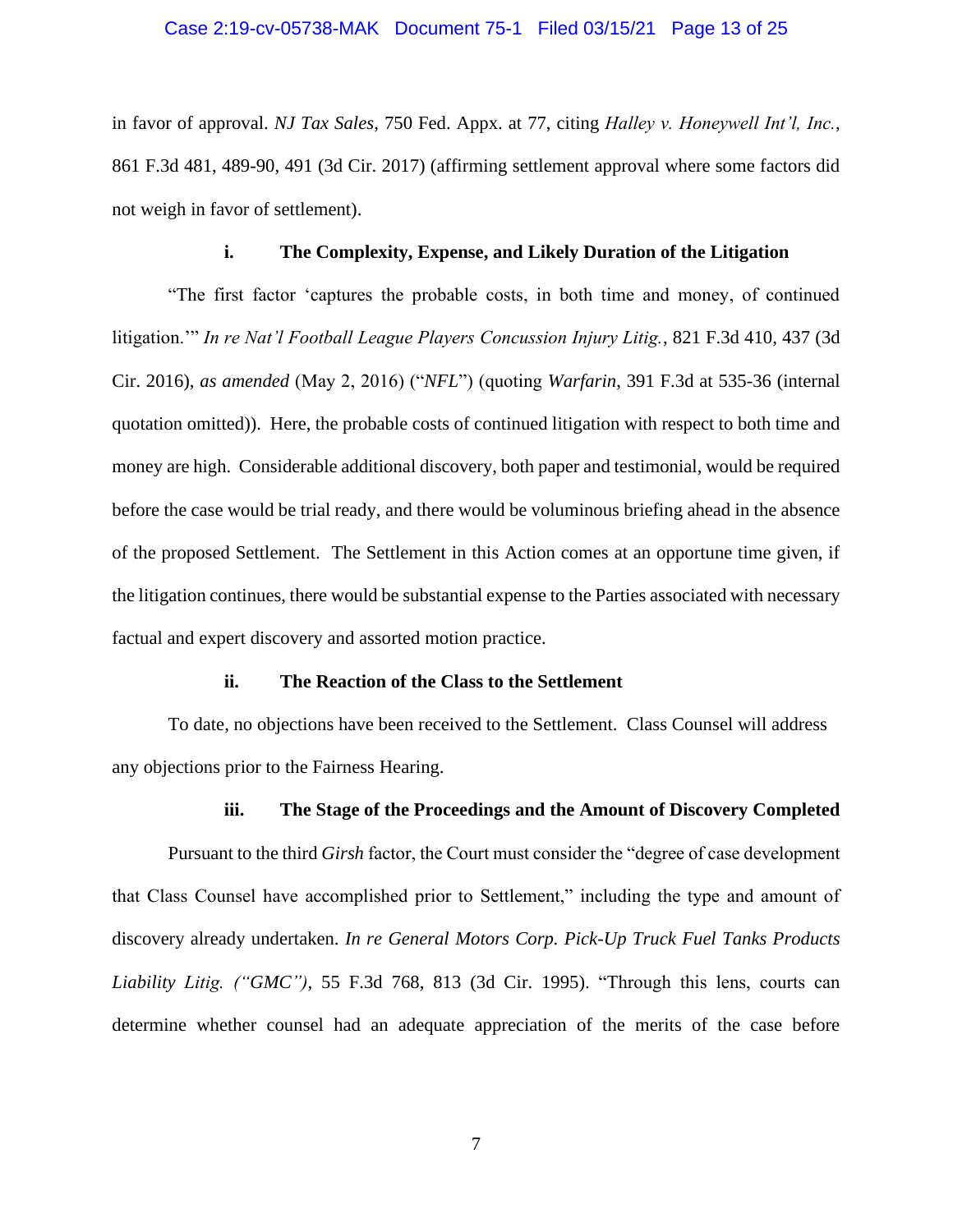#### Case 2:19-cv-05738-MAK Document 75-1 Filed 03/15/21 Page 14 of 25

negotiating." *NFL*, 821 F.3d at 438-39 (3d Cir. 2016), quoting *Warfarin*, 391 F.3d at 537 (internal quotation omitted).

The discovery efforts in this Action were substantial. *See* Gyandoh Decl., ¶¶ 18-25. Following the filing of the Amended Complaint, the Parties exchanged Rule 26(a)(1) Disclosures in which they identified relevant witnesses and categories of documents. Thereafter, the Parties exchanged document requests, interrogatories, and requests for admission resulting in Defendants producing nearly fifty-thousand pages of documents, including ESI. Additionally, each of the Named Plaintiffs presented for a deposition. The deposition of Gerald Pinnell took place on August 25, 2020; the deposition of Jeremy Fernandez took place on June 11, 2020; and the deposition of Shane Perrilloux took place on June 4, 2020. Gyandoh Decl. 24. From independent research, discovery productions, and depositions, Plaintiffs' counsel, in consultation with Plaintiffs' consulting expert witness, were able to assess the strengths and weaknesses of Plaintiffs' claims, as well as calculate potential Class-wide damages. *See* Gyandoh Decl., ¶¶ 28-29, 32. This prong of the *Girsch* factors is thus amply satisfied.

#### **iv. The Risks of Establishing Liability and Damages**

The fourth and fifth *Girsh* factors, which require examination of the risks of establishing liability and damages respectively, are "closely related" and therefore are properly addressed together. *In re Flonase*, 951 F.Supp.2d 739, 744 (E.D. Pa. 2013). "By evaluating the risks of establishing liability, the district court can examine what the potential rewards (or downside) of litigation might have been had class counsel elected to litigate the claims rather than settle them," *GMC*, 55 F.3d at 814, and these inquiries "survey the possible risks of litigation in order to balance the likelihood of success and the potential damage award if the case were taken to trial against the benefits of an immediate settlement." *In re Prudential Ins. Co. America Sales Practice Litig.*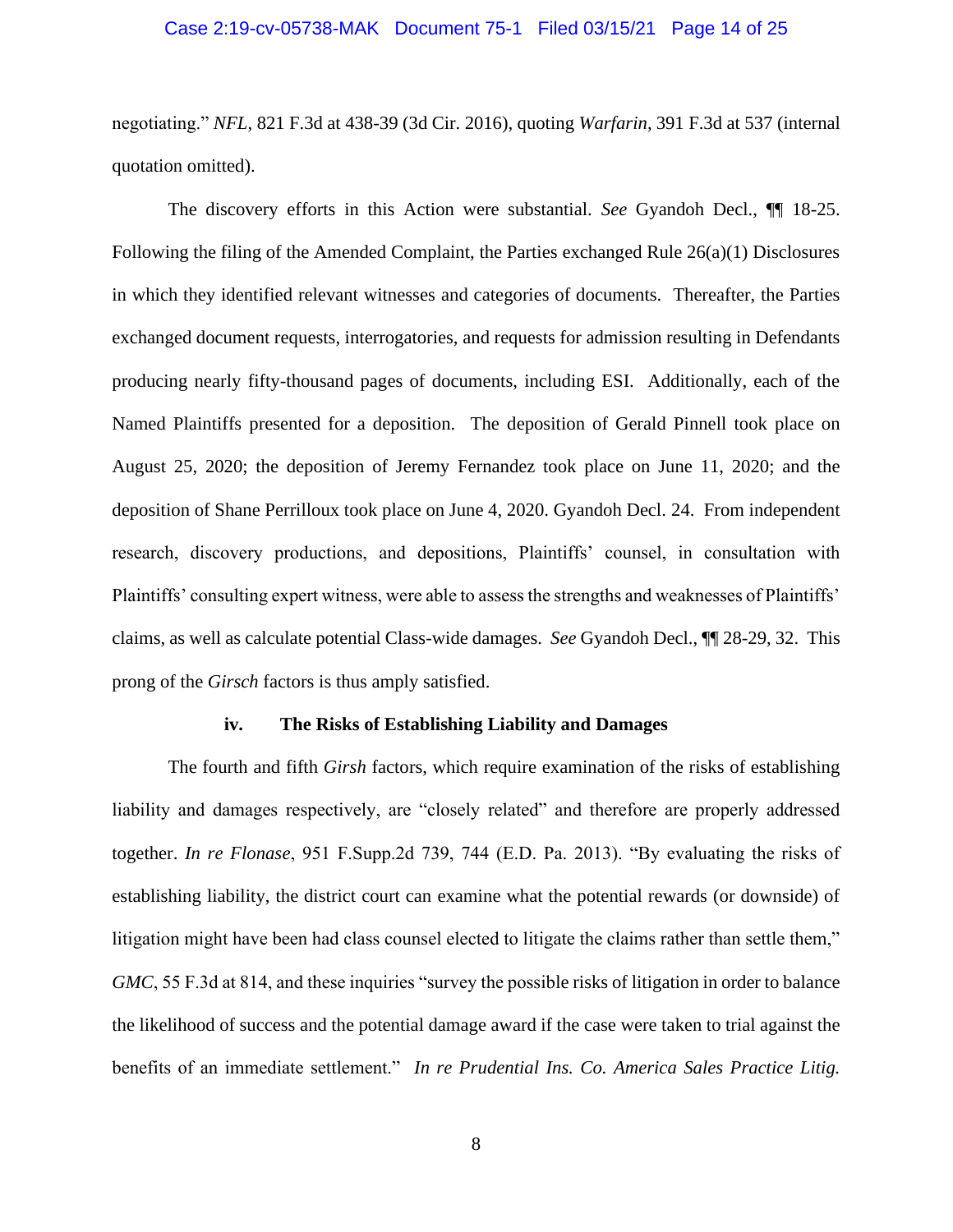#### Case 2:19-cv-05738-MAK Document 75-1 Filed 03/15/21 Page 15 of 25

*Agent Actions*, 148 F.3d 283, 319 (3d Cir. 1998); *see also In re: Cendant Corp. Litig.*, 264 F.3d 201, 239 (3d Cir. 2001), quoting *GMC*, 55 F.3d at 816. In this complex ERISA Action, Plaintiffs would proffer their liability and damages experts, which would undoubtedly be countered by Defendants' proffered experts. Ultimately, a battle of experts presenting differing damages calculations would ensue and the factfinder "would therefore be faced with competing expert opinions representing very different damage estimates[,] . . . adding further uncertainty." *In re: Rent-Way Sec. Litig.*, 305 F. Supp. 2d 491, 506 (W.D. Pa. 2003).

Although a trial on the merits in any case always entails some risk, in the context of ERISA breach of fiduciary duty class actions, the risk is even more considerable. As the United States District Court for the District of New Jersey noted when analyzing the reasonableness of the settlement of ERISA breach of fiduciary duty allegations, "[r]isk is inherent in litigation. In this case, the risks of litigation are great because Plaintiffs' claims involve complex and contested questions of law and fact." *In re: Merck & Co., Inc., Vytorin ERISA Litig.*, No. 08-cv-285, 2010 WL 547613, at  $*8$  (D.N.J. Feb. 9, 2010). Given the similarly complex and contested questions of law and fact here, the same great risks of a trial on the merits are inherent in this Action. Indeed, the undersigned is particularly qualified to realistically evaluate the risks of continued litigation, as he tried an analogous case to an unfavorable verdict for plaintiffs in *Brieger v. Tellabs, Inc.*, 659 F. Supp. 2d 967 (N.D. Ill. 2009). Gyandoh Decl., ¶ 33.

#### **v. The Risks of Maintaining the Class Action through Trial**

The sixth *Girsch* factor requires the Court to examine the risks of maintaining the classaction through trial due to the fact "[t]he value of a class action depends largely on the certification of the class because, not only does the aggregation of the claims enlarge the value of the suit, but often the combination of the individual cases also pools litigation resources and may facilitate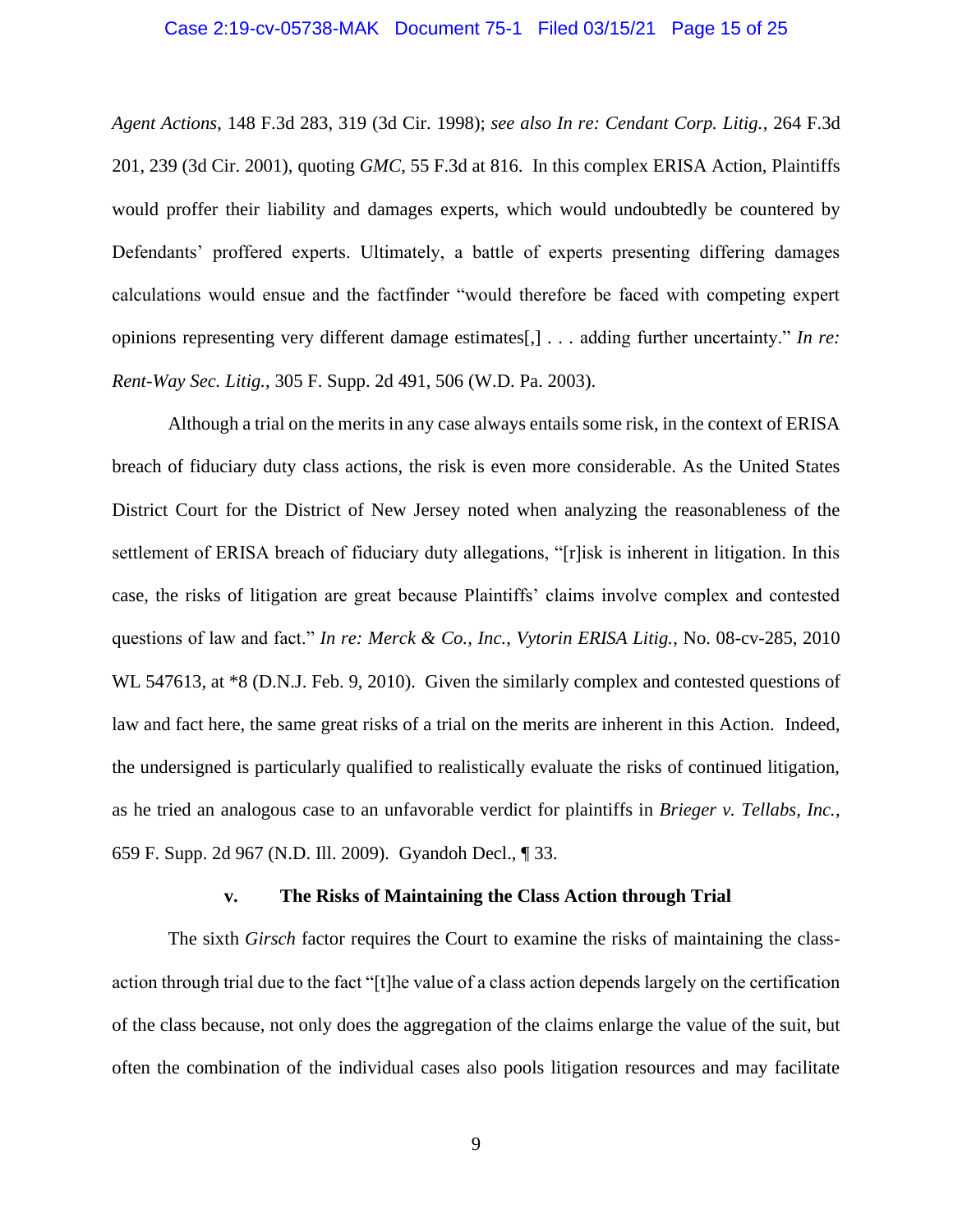#### Case 2:19-cv-05738-MAK Document 75-1 Filed 03/15/21 Page 16 of 25

proof on the merits." *GMC*, 55 F.3d at 817. "Thus, the prospects for obtaining certification have a great impact on the range of recovery one can expect to reap from the action." *Id.* 

The Third Circuit has referred to ERISA derivative actions brought on behalf of a plan and its participants, such as the instant Action, as "paradigmatic examples of claims appropriate for certification as a Rule 23(b)(1) class." *In re: Schering-Plough Corp. ERISA Litig.*, 589 F.3d 585, 604 (3d Cir. 2009) ("*Schering-Plough ERISA")*. However, the Court had yet to rule on class certification at the time the Parties agreed to the proposed Settlement, and Defendants had already asserted arguments in opposition to Plaintiffs' motion for class certification. This factor, too, militates in favor of settlement, as the settlement eliminates the risks of not being able to establish and maintain the class through trial.

#### **vi. The Ability of the Defendants to Withstand a Greater Judgment**

The seventh *Girsh* factor requires the Court to consider "whether the defendants could withstand a judgment for an amount significantly greater than the settlement." *Warfarin*, 391 F.3d at 537-38. The Third Circuit has noted, "in any class action against a large corporation, the defendant entity is likely to be able to withstand a more substantial judgment, and, against the weight of the remaining factors, this fact alone does not undermine the reasonableness of the instant settlement." *Sullivan v. DB Investments, Inc.*, 667 F.3d 273, 323 (3d Cir. 2011). This is because, "when there is no 'reason to believe that Defendants face any risk of financial instability[,] . . . this factor is largely irrelevant.'" *In re Nat'l Football League Players Concussion Injury Litig.*, 307 F.R.D. 351, 394 (E.D. Pa. 2015) (quoting *Reibstein v. Rite Aid Corp.*, 761 F.Supp.2d 241, 254 (E.D. Pa. 2011)). Thus, "the settling defendant's ability to pay greater amounts [may be] outweighed by the risk that the plaintiffs would not be able to achieve any greater recovery at trial." *In re Linerboard Antitrust Litig.*, 321 F. Supp. 2d 619, 632 (E.D. Pa. 2004).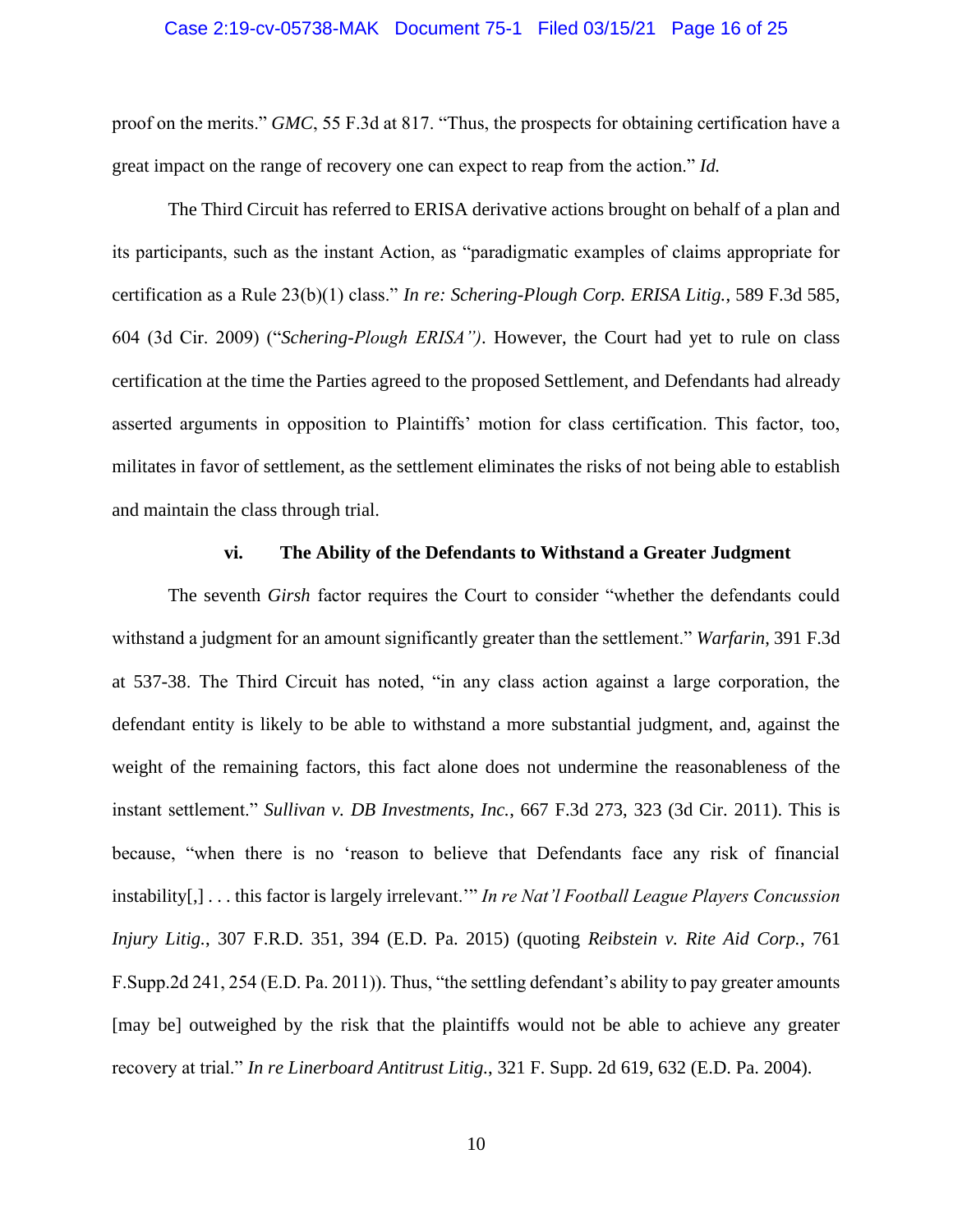#### Case 2:19-cv-05738-MAK Document 75-1 Filed 03/15/21 Page 17 of 25

While Teva could likely withstand a judgment in an amount larger than the Settlement amount, the risks and expenses attendant to continuing this litigation, combined with the immediacy of the benefit to Settlement Class members, easily outweigh this factor.

## **vii. The Range of Reasonableness of the Settlement Fund in Light of the Best Possible Recovery and in Light of all Attendant Risks of Litigation**

"According to *Girsh*, courts approving settlements should determine a range of reasonable settlements in light of the best possible recovery (the eighth *Girsh* factor) and a range in light of all the attendant risks of litigation (the ninth [*Girsh*] factor)." *GMC*, 55 F.3d at 806. To assess the reasonableness of a settlement in a case such as this, seeking primarily monetary relief, a court should compare "the present value of the damages plaintiffs would likely recover if successful, appropriately discounted for the risk of not prevailing . . . with the amount of the proposed settlement." *NFL,* 821 F.3d at 440, quoting *Prudential*, 148 F.3d at 322 (internal quotation omitted). In determining the range of recovery in this Action, at one extreme is the possibility Defendants might prevail on one or more of their legal or factual arguments to defeat liability entirely. While Plaintiffs are confident of the strength of the claims asserted, they recognize this possibility cannot be discounted completely.

If this case were to proceed to trial, Plaintiffs believe the realistic maximum damages are between \$3.3 million and \$17.6 million. Gyandoh Decl., ¶ 28. Specifically, Plaintiffs calculate Defendants' failure to invest in the alleged lowest-cost share class available (*i.e*. the T.Rowe Price I shares) during the Class Period resulted in damages of \$3.3 million (or \$4.1 million with 7% compounded interest). *Id*. Plaintiffs chose the Class Period end date of June 28, 2019 because that is when the Plan transitioned from T.Rowe Price mutual fund target dates to State Street collective trust target date funds with expense ratios of only .12%. Plaintiffs calculate the alleged failure to transition to the State Street funds at the start of the Class Period are approximately \$17.6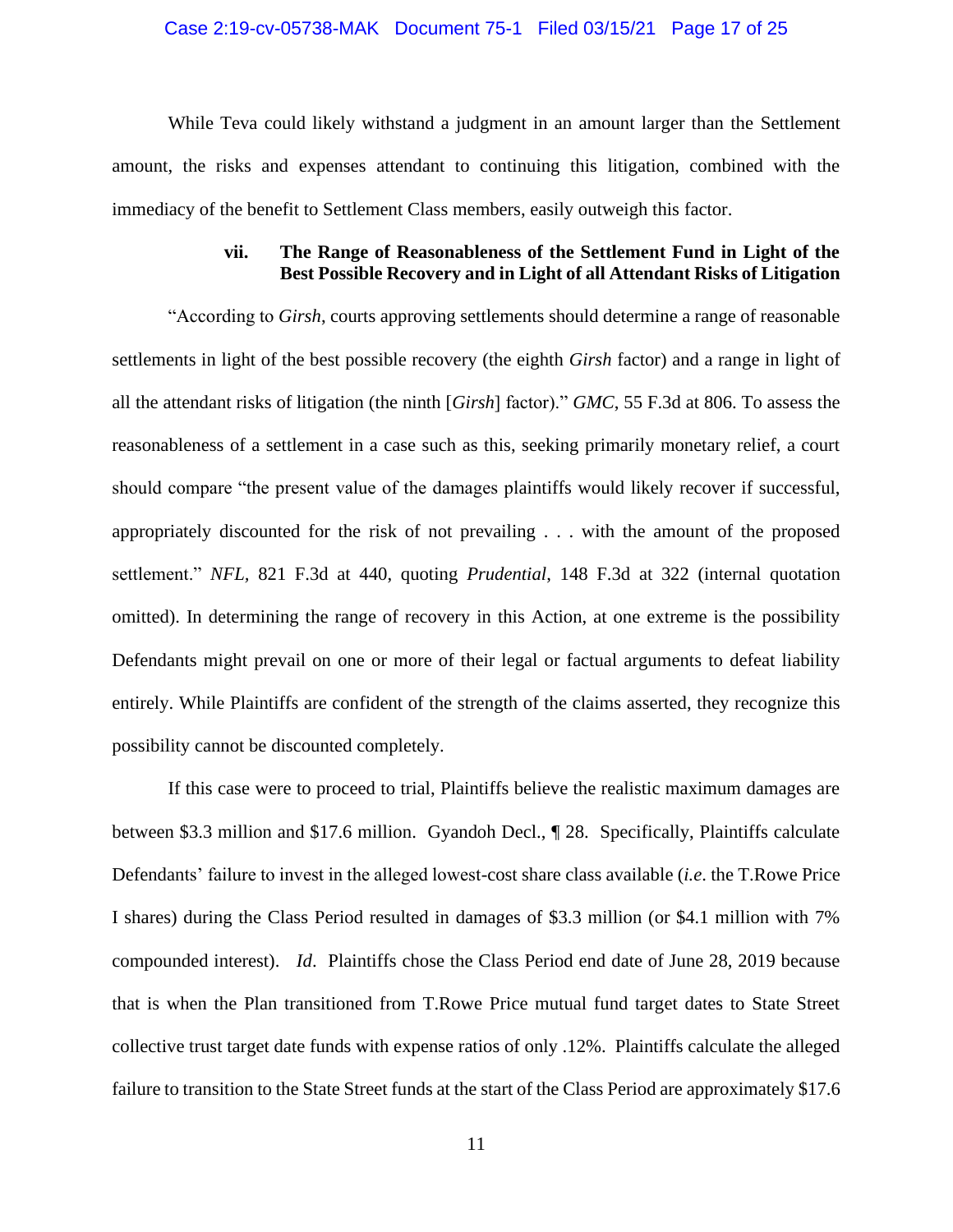#### Case 2:19-cv-05738-MAK Document 75-1 Filed 03/15/21 Page 18 of 25

million. *Id*. In addition to the aforementioned damages, Plaintiffs allege the Plan suffered damages of \$1.3 million due to unreasonably high recordkeeping fees. *Id*.

Defendants vigorously contest these figures. Indeed, Defendants have maintained —even if they were deemed liable on Plaintiffs' fiduciary-breach claims—the named Plaintiffs and a significant percentage of the members of the putative class would have no damages at all, based on the strong performance of the investment options offered through the Plan during the relevant period and the reasonableness of the Plan's recordkeeping fees.

Moreover, these figures are dependent on the Court finding Defendants' fiduciary breaches to have occurred by the start of the Class Period on December 13, 2013, as alleged in the Amended Complaint. Am. Cmplt., ¶6. But there is no guarantee this date would ultimately prevail or Plaintiffs otherwise would be successful in establishing the claimed amount of damages. The use of a later breach date and/or a determination one of the challenged decision-making processes was prudent could result in a recovery well below the \$2,550,000.00 Settlement amount. Given this wide range of potential damage outcomes at trial and the uncertainty of the Plan's actual losses, the \$2,550,000.00 monetary Settlement is fair and reasonable given the Settlement represents 77% of Plaintiffs' strongest claims (*i.e.* the lowest share class claim). *See, e.g.*, *Keil v. Lopez*, 862 F.3d 685, 696 (8th Cir. 2017) (finding a 27% recovery of maximum possible full verdict at trial to be reasonable).

#### **viii. The Requirements of FED. R. CIV. P. 23(e)(2) Is Satisfied**

Under FED.R.CIV.P.  $23(e)(2)$ , the Court is to consider when determining whether to grant final approval the following factors: (1) "the effectiveness of any proposed method of distributing relief to the class, including the method of processing class-member claims"; (2) "the terms of any proposed award of attorney's fees, including timing of payment"; and (3) whether "the proposal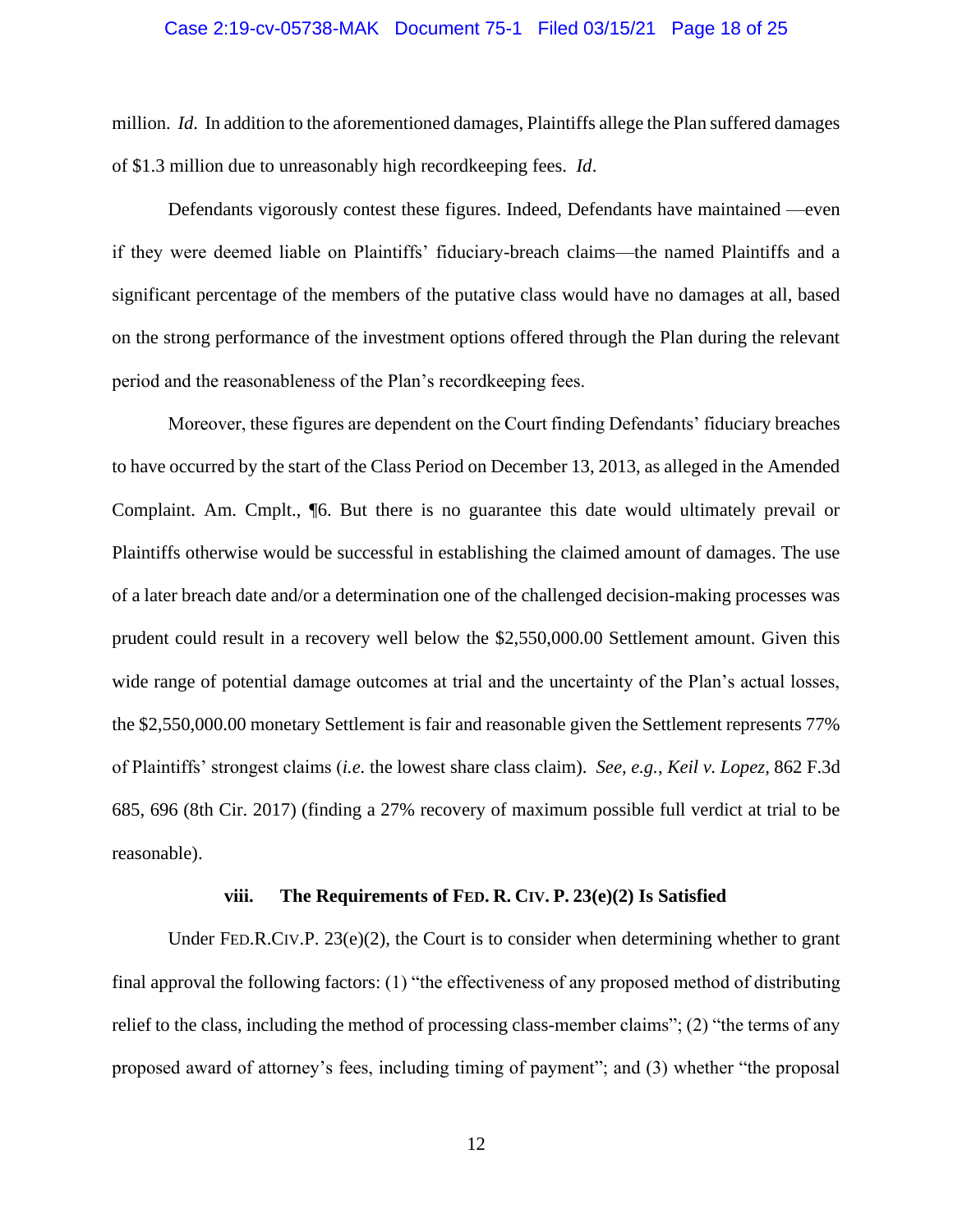#### Case 2:19-cv-05738-MAK Document 75-1 Filed 03/15/21 Page 19 of 25

treats class members equitably relative to each other." FED. R. CIV. P.  $23(e)(2)(C)(ii)$ ,  $(C)(iii)$  and  $(D).^{8}$ 

#### **(1) Effectiveness of Plan Distribution**

The proposed Plan of Allocation, described *infra* in Section VI, describes a plan of allocating the Net Settlement Amount to Class Members utilized in other analogous ERISA matters and is highly effective. Current Plan participants – those who still maintain accounts in the Plan – will have payments made directly into their accounts. Former participants – those who no longer maintain a Plan account – shall receive a check.

#### **(2) Terms of Proposed Attorneys' Fees**

The Settlement does not excessively compensate Class Counsel. The Settlement is not contingent on Class Counsel receiving a specific amount of fees and any fees they receive will be determined by the Court. The amount of fees Class Counsel is requesting, a third of the monetary portion of the Settlement, is reasonable and consistent with the awards in other ERISA cases so the requirement of Rule  $23(e)(2)(C)(ii)$  has been met.<sup>9</sup>

### **(3) Equitable Treatment of Class Members**

<sup>8</sup> There are no agreements other than the Settlement Agreement, thus FED. R. CIV. P.  $23(e)(2)(c)(iv)$  is irrelevant.

<sup>9</sup> *See McDonald v. Edward Jones*, 791 Fed.Appx. 638, 640 (8th Cir. 2020) (affirming judgment awarding the class counsel attorneys' fees of 1/3 of the settlement fund); *see also Kruger v. Novant Health, Inc.*, 2016 WL 6769066, at \*6 (M.D.N.C. Sept. 29, 2016); *Spano v. The Boeing Co.,* 2016 WL 3791123, at \*4 (S.D. Ill. Mar. 31, 2016); *Abbott v. Lockheed Martin Corp*., 2015 WL 4398475, at \*4 (S.D. Ill. July 17, 2015); *Krueger v. Ameriprise Financial*, 2015 WL 4246879, at \*4 (D. Minn. July 13, 2015); *Beesley v. Int'l Paper Co.*, 2014 WL 375432, at \*4 (S.D. Ill. Jan. 31, 2014); *see also* Plaintiffs' Motion For An Award of Attorney's Fees and Reimbursement of Expenses and Case Contribution Awards and supporting Memorandum of Law being filed contemporaneously herewith ("Fee Motion").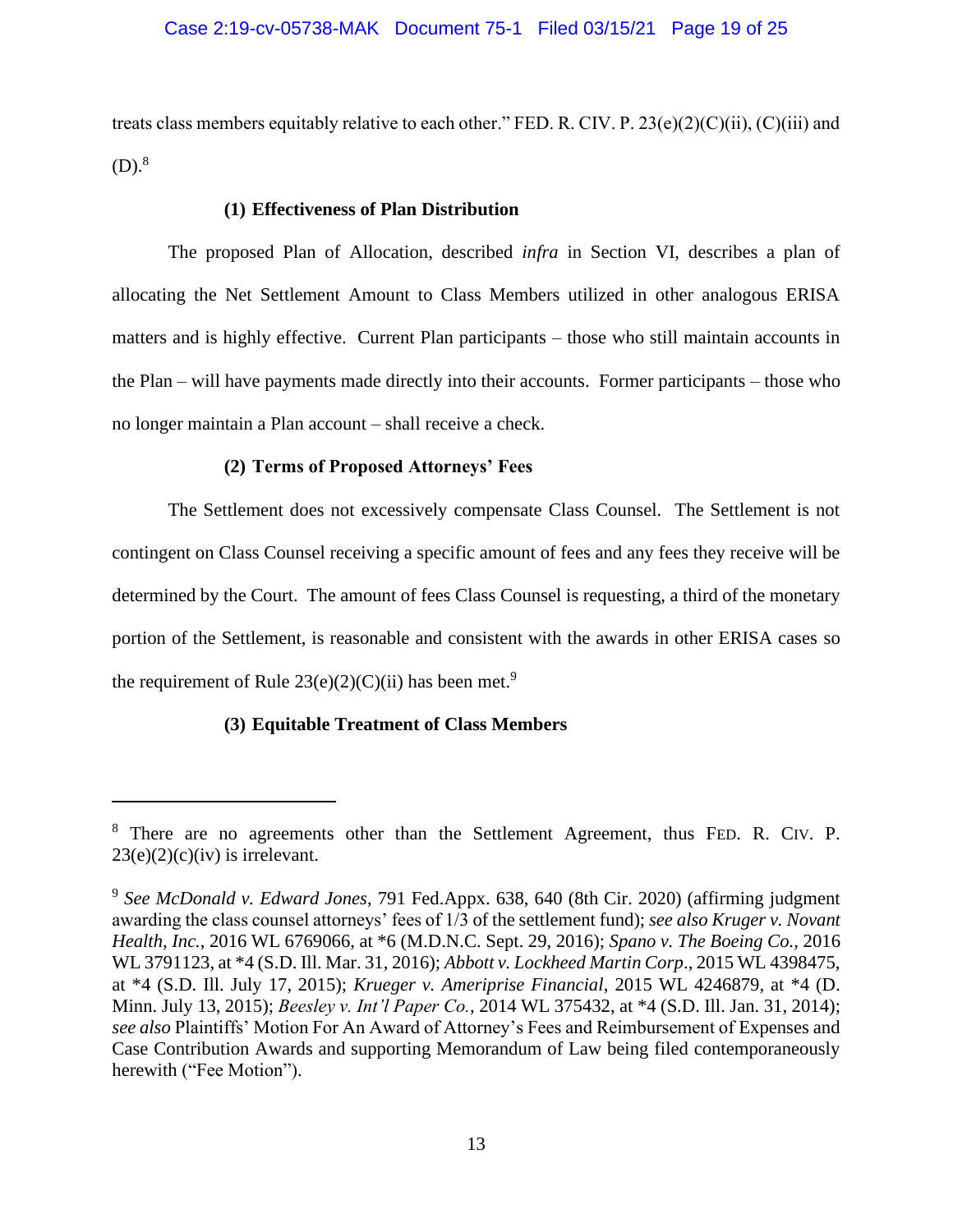#### Case 2:19-cv-05738-MAK Document 75-1 Filed 03/15/21 Page 20 of 25

The Settlement does not unduly favor the Plaintiffs. Plaintiffs' shares of the Settlement will be based on the Plan of Allocation, a formula based on the losses to their Plan account. While Plaintiffs also intend to request Case Contribution Awards, the Settlement is not contingent on Plaintiffs receiving an award in a specified amount and the amount Plaintiffs intend to request is in line with the awards in other cases as explained in the Fee Motion. Further, the Plan of Allocation agreed to by the Parties clearly treats Class Members equitably relative to each other because each member is entitled to their *pro rata* share of losses and all Settlement Class members will receive at least \$10.00.

Given the above, Rule  $23(e)(2)$  is satisfied.

#### **VI. THE PLAN OF ALLOCATION SHOULD BE FINALLY APPROVED**

"Approval of a plan of allocation of a settlement fund in a class action is 'governed by the same standards of review applicable to approval of the settlement as a whole: the distribution plan must be fair, reasonable and adequate.'" *In re Ikon Office Solutions, Inc., Securities Litig.*, 194 F.R.D. 166, 184 (E.D. Pa. 2000) (quoting *In re Computron Software, Inc.*, 6 F.Supp.2d 313, 321 (D.N.J. 1998)). "In general, a plan of allocation that reimburses class members based on the type and extent of their injuries is reasonable." *Id.* The proposed Plan of Allocation here, attached to the Settlement Agreement as Exhibit B, is premised on calculating a Settlement Class member's distribution on a *pro rata* basis based on account balances, a proxy for the alleged losses. No payment to any Settlement Class member shall be smaller than ten dollars (\$10.00). Any Settlement Class Member whose payment pursuant to Section D of the Plan of Allocation is less than ten dollars (\$10.00) shall receive a distribution of ten dollars (\$10.00). *See* Plan of Allocation at Section D. Further, current participants will receive their share of the Settlement Fund through a distribution to their Plan account. *Id*. at Section E.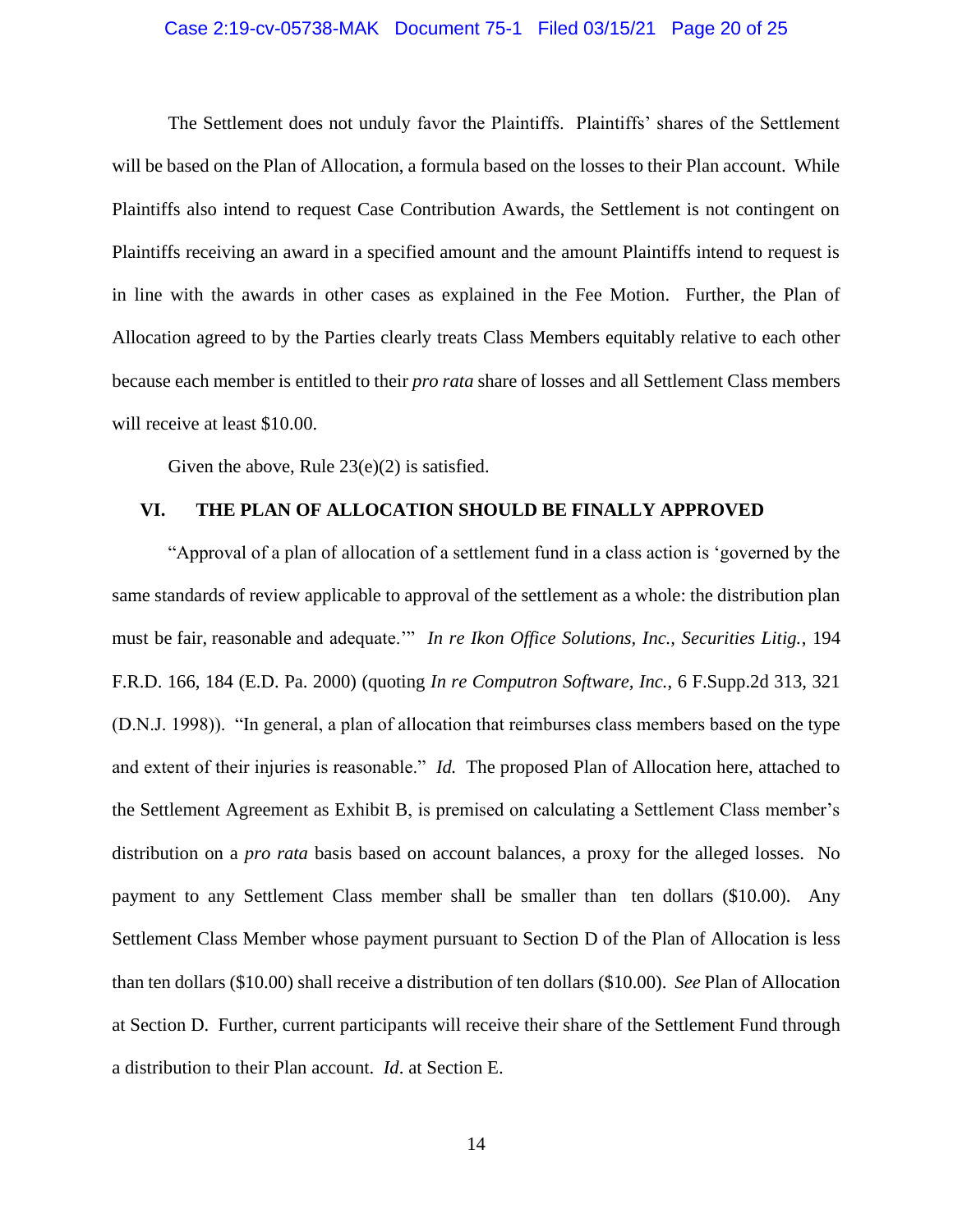## **VII. FINAL CERTIFICATION OF THE SETTLEMENT CLASS IS WARRANTED**

## **A. The Proposed Class Meets the Requirements of Rule 23(b)(1) of the Federal Rules of Civil Procedure**

Before entering the Preliminary Approval Order, this Court examined the record and conditionally certified the Settlement Class pursuant to FED. R. CIV. P. 23(b)(1). *See* Preliminary Approval Order at ¶¶ 9a-g. Nothing has changed in the record to compel the Court to now reach a different conclusion with respect to the final approval of the Settlement Class. Only recently this Court certified a class in an analogous ERISA action. *See Boley, et al. v. Universal Health Services, Inc., et al.* 2021 WL 859399 (E.D.Pa. Mar. 8, 2021). Indeed, courts within the Third Circuit and across the country have determined breach of fiduciary duty claims under ERISA analogous to those at issue in this action are uniquely appropriate for class treatment.<sup>10</sup> To avoid unnecessary repetition, Plaintiffs incorporate their arguments from their memorandum in support of preliminary approval (ECF 68-1; pp. 14-19) and request the Court make the same findings it did in preliminarily certifying a settlement class and certify the following Class for settlement purposes only:

> All persons who participated in the Plan at any time during the Class Period (December 6, 2013 through June 28, 2019), including any Beneficiary of a deceased Person who participated in the Plan at any time during the Class Period, and any Alternate Payee of a Person subject to a Qualified Domestic Relations Order who participated in the Plan at any time during the Class Period. Excluded from the Settlement Class are Defendants and their Beneficiaries.

<sup>10</sup> *See, e.g., Henderson, et al. v. Emory Univ*., et al., No. 1:16-cv-02920 (N.D. Ga. Sept. 13, 2018) (certifying class under 23(b)(1)(A) and (B)); *Fuller et al. v. SunTrust Banks, Inc. et al.*, 2018 U.S. Dist. LEXIS 113108 (N.D. Ga. June 27, 2018) (same); *Clark v. Duke Univ.*, 2018 WL 1801946 (M.D.N.C. April 13, 2018) (same); *In re: Merck & Co., Inc. Securities, Derivative & ERISA Litig.*, MDL No. 1658, 2009 WL 331426, at \*10-12 (D.N.J. Feb. 10, 2009); *Stanford* v. *Foamex, L.P.*, 263 F.R.D. 156, 175 (E.D. Pa. 2009); *In re Schering-Plough Corp. Enhance ERISA Litig.*, 2012 WL 1964451 (D.N.J. May 31, 2012); *Moore v. Comcast Corp.*, 268 F.R.D. 530, 538 (E.D. Pa. 2010).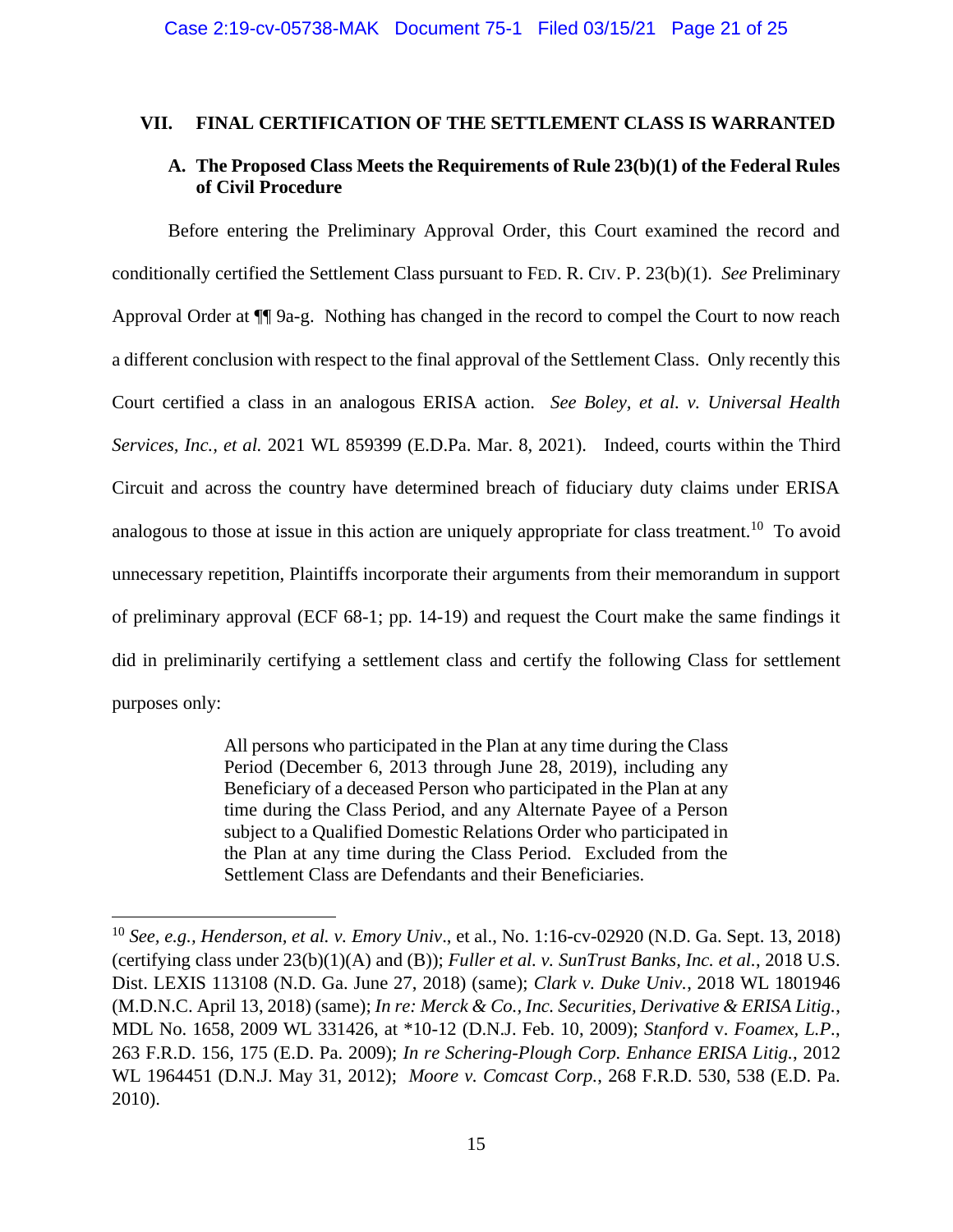#### **B. Adequacy of Named Plaintiffs and Class Counsel**

Under Rule 23, certification of a class requires the Court determine both Named Plaintiffs and Class Counsel's adequacy. "The adequacy requirement encompasses two distinct inquiries designed to protect the interests of absentee class members: it considers whether the named plaintiffs' interests are sufficiently aligned with the absentees', and it tests the qualifications of the counsel to represent the class." *Ripley v. Sunoco, Inc.*, 287 F.R.D. 300, 309 (E.D. Pa. 2012); *see also Dewey v. Volkswagen Aktiengesellschaft*, 681 F.3d 170, 182 (3d Cir. 2012). This test "assures that the named plaintiffs' claims are not antagonistic to the class and that the attorneys for the class representatives are experienced and qualified to prosecute the claims on behalf of the entire class." *Beck v. Maximus, Inc.*, 457 F.3d 291, 296 (3d Cir. 2006) (citation and quotation marks omitted). Here both prongs of the adequacy test are met. In its Preliminary Approval Order, the Court found both Named Plaintiffs and Capozzi Adler to be adequate. *See* Preliminary Approval Order at ¶¶ 9e; 11.

In connection with the instant motion for final approval, each of the Named Plaintiffs have submitted declarations and Class Counsel has also submitted a declaration to attest to their adequacy. Plaintiffs dedicated tens of hours to the prosecution of this action and have no interests antagonistic to the Class. *See* Declarations of Plaintiffs Pinnell, Fernandez, and Perrilloux (attached as Exhibits 3, 4, and 5 to the Gyandoh Declaration).

Plaintiffs also retained attorneys whom are highly qualified, experienced, and able to litigate this matter. Mark K. Gyandoh, Chair of the Fiduciary Practice Group at Capozzi Adler and his partner Donald R. Reavey, Esquire, are highly qualified ERISA class action attorneys. Mark K. Gyandoh, is currently serving as Lead or Co-Lead Counsel in numerous breach of fiduciary duty class actions in this District and across the nation. Gyandoh Decl., ¶ 4. Throughout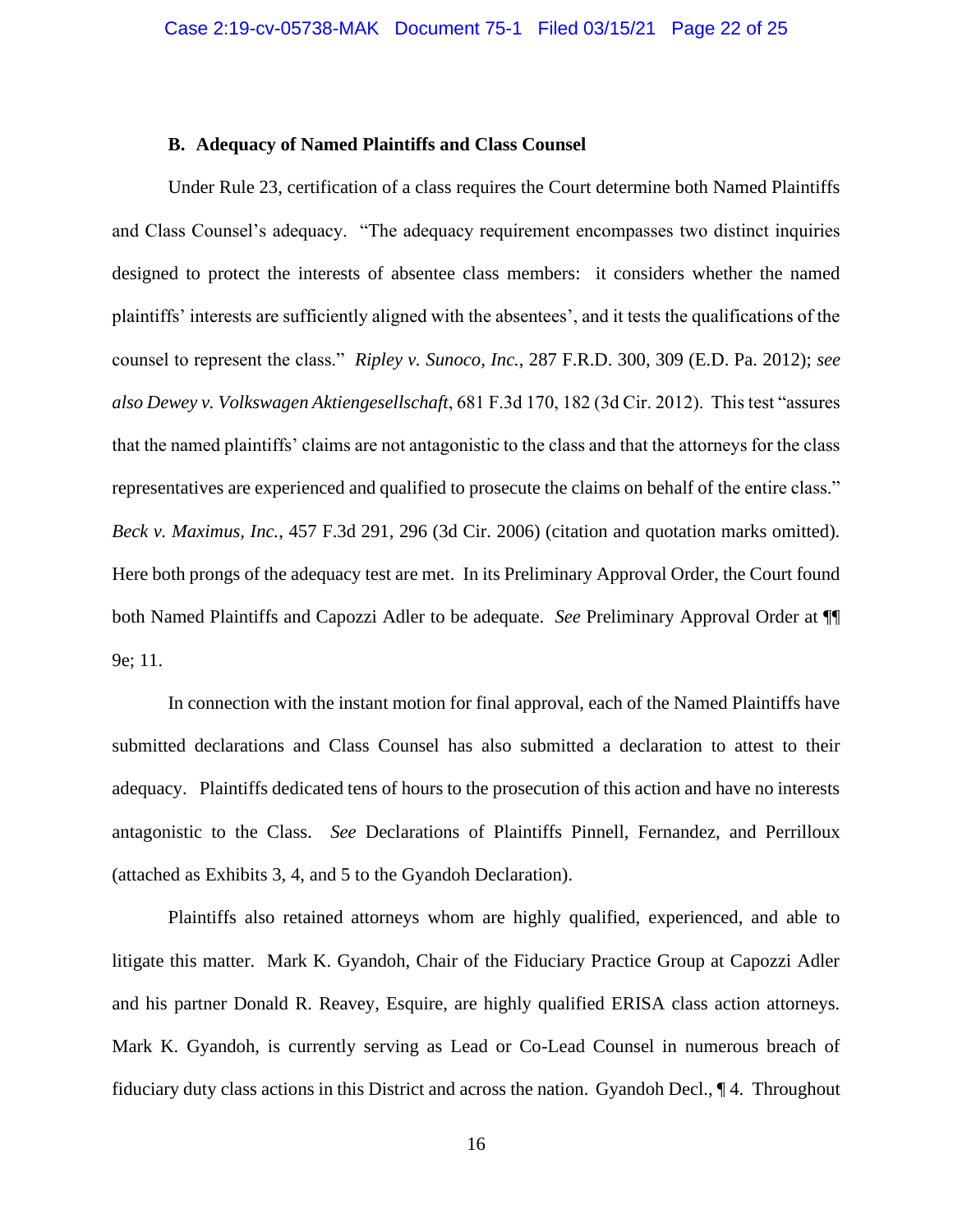#### Case 2:19-cv-05738-MAK Document 75-1 Filed 03/15/21 Page 23 of 25

the litigation Class Counsel has used its experience and access to resources to investigate and litigate Plaintiffs' underlying allegations, which ultimately led to the Settlement in this Action. Class Counsel have nearly two decades of experience in complex class actions and recommend this Settlement as the best solution for Settlement Class Members. The retention of highly qualified counsel, coupled with the alignment of interests between Named Plaintiffs and the Settlement Class Members, satisfies the requirements of Rules 23(a)(4) and 23(g).

#### **VIII. CONCLUSION**

For the reasons set forth above, the Settlement meets the standard for final approval under Rule 23. Accordingly, Plaintiffs seek an Order: (1) approving the Class Action Settlement Agreement under FED. R. CIV. P. 23(e); (2) certifying the above-defined Settlement Class; (3) appointing Named Plaintiffs as Class Representatives and Plaintiffs' Counsel as Class Counsel under FED. R. CIV. P. 23(g); (4) finding the manner in which the Settlement Class was notified of the Settlement was the best practicable under the circumstances and fair and adequate; and (5) approving the Plan of Allocation.

Further, the parties respectfully request the May 3, 2021 Fairness Hearing be held telephonically or by video sharing service such as Zoom, as part of the COVID-19 mitigation efforts. If the Court grants this request, Class Counsel shall make this announcement on the Settlement Website as contemplated under paragraph 26 of the Preliminary Approval Order.

DATED: March 15, 2021 Respectfully submitted,

*/s/ Mark K. Gyandoh* Mark K. Gyandoh, Esquire Donald R. Reavey, Esquire Gabrielle Kelerchian **CAPOZZI ADLER, P.C.** 312 Old Lancaster Road Merion Station, PA 19066 Telephone: (717) 233-4101 Facsimile: (717) 233-4103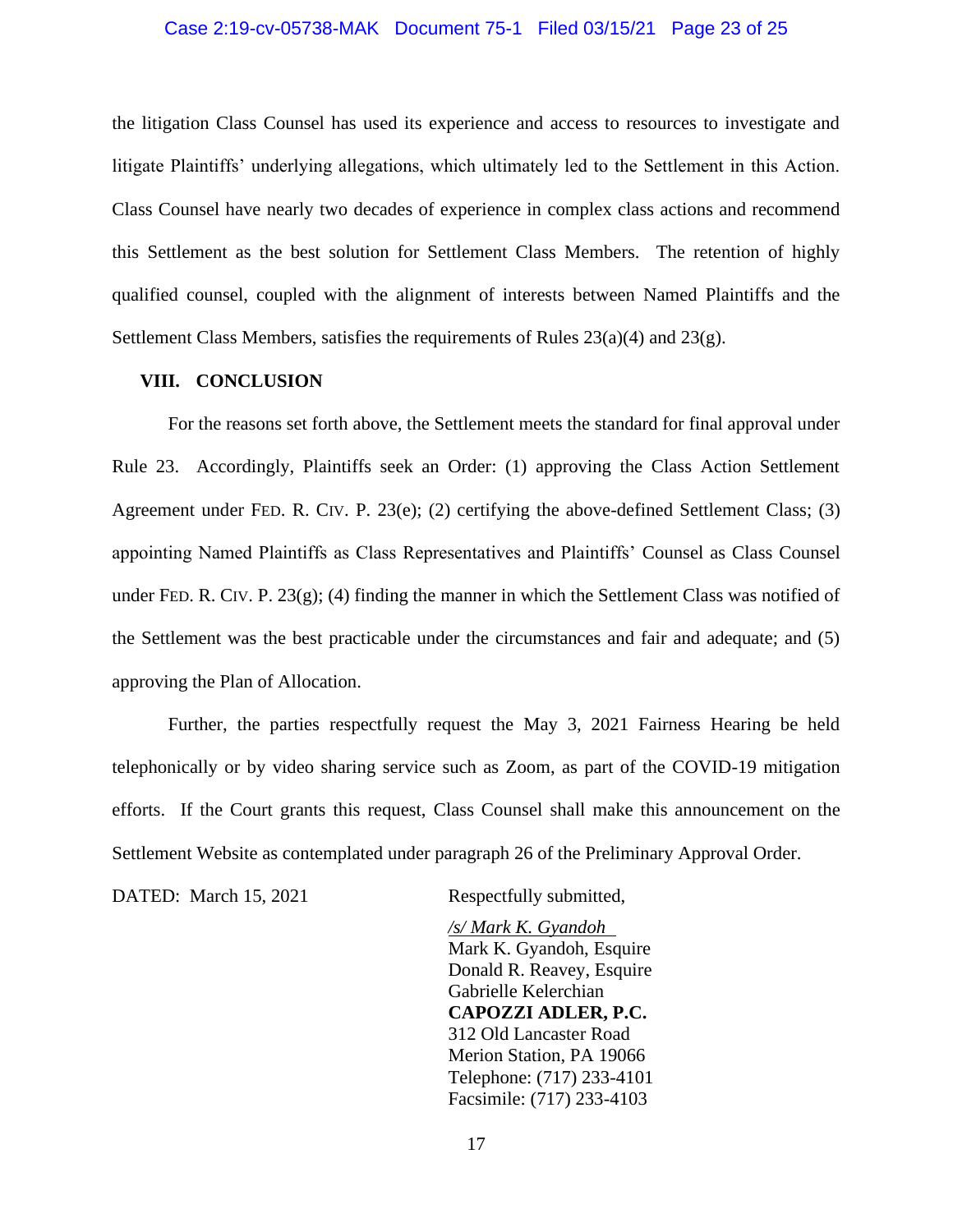*Class Counsel*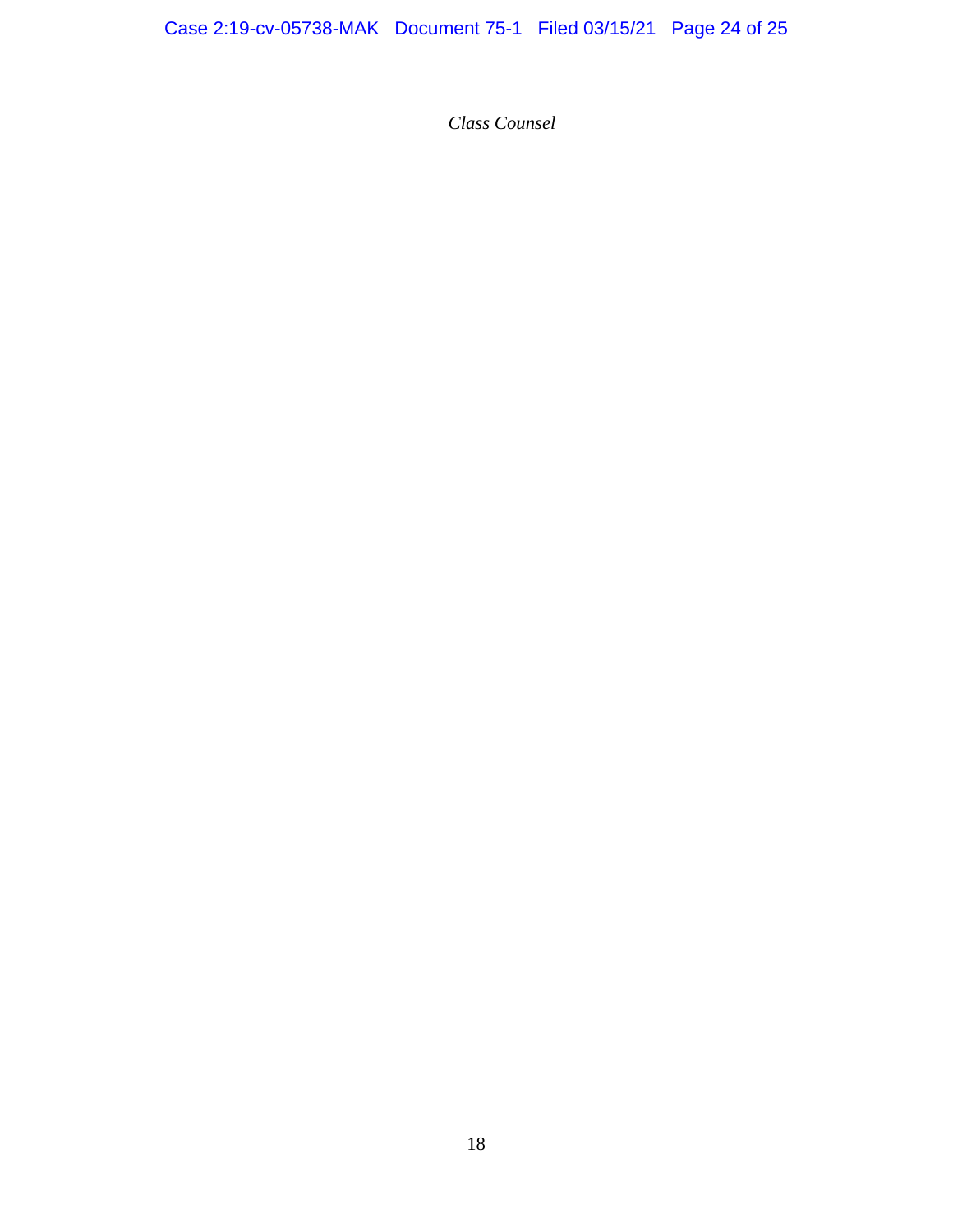Case 2:19-cv-05738-MAK Document 75-1 Filed 03/15/21 Page 25 of 25

## **CERTIFICATE OF SERVICE**

I certify that, on March 15, 2021, I caused the foregoing to be filed with the Clerk of the Court via the CM/ECF system, which will deliver notification of filing to all counsel of record.

> */s/ Mark K. Gyandoh* Mark K. Gyandoh, Esquire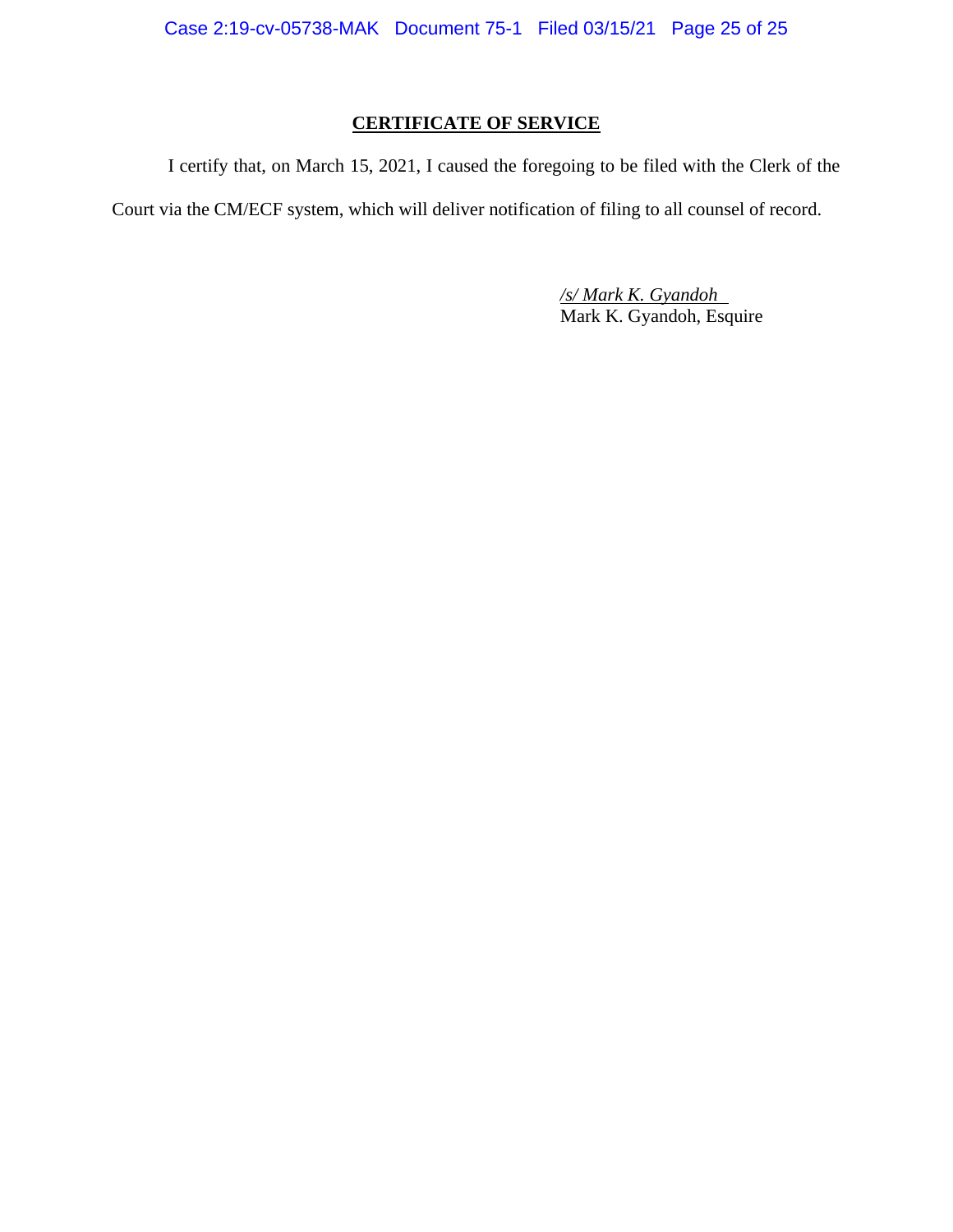## **IN THE UNITED STATES DISTRICT COURT FOR THE EASTERN DISTRICT OF PENNSYLVANIA**

## **JERRY PINNELL, et al.,**

**v.**

**Plaintiffs,**

**Civil Action No. 2:19-cv-05738-MAK**

**TEVA PHARMACEUTICALS USA, INC., et al.,** 

**Defendants.**

## **[PROPOSED] FINAL APPROVAL ORDER AND JUDGMENT**

This Action came before the Court for hearing on \_\_\_\_\_\_\_\_\_\_\_\_\_\_\_\_\_\_\_\_\_\_ to determine the fairness of the proposed Settlement presented to the Court and the subject of this Court's Order Granting Preliminary Approval of Class Action Settlement, Preliminarily Certifying a Class for Settlement Purposes, Approving Form and Manner of Settlement Notice, and Setting Date for a Fairness Hearing. Due notice having been given and the Court having been fully advised in the premises,

## **IT IS HEREBY ORDERED, ADJUDGED, AND DECREED:**

Except as otherwise defined herein, all capitalized terms used in this Final Order and Judgment shall have the same meanings as ascribed to them in the Settlement Agreement executed by counsel on behalf of the Named Plaintiffs, all Class Members, and Defendants, respectively.

1. The Court has jurisdiction over the subject matter of the Action and over all Settling Parties, including all members of the Settlement Class.

2. For the sole purpose of settling and resolving the Action, the Court certifies this Action as a class action pursuant to Rules 23(a) and (b)(1) of the Federal Rules of Civil Procedure. The Settlement Class is defined as: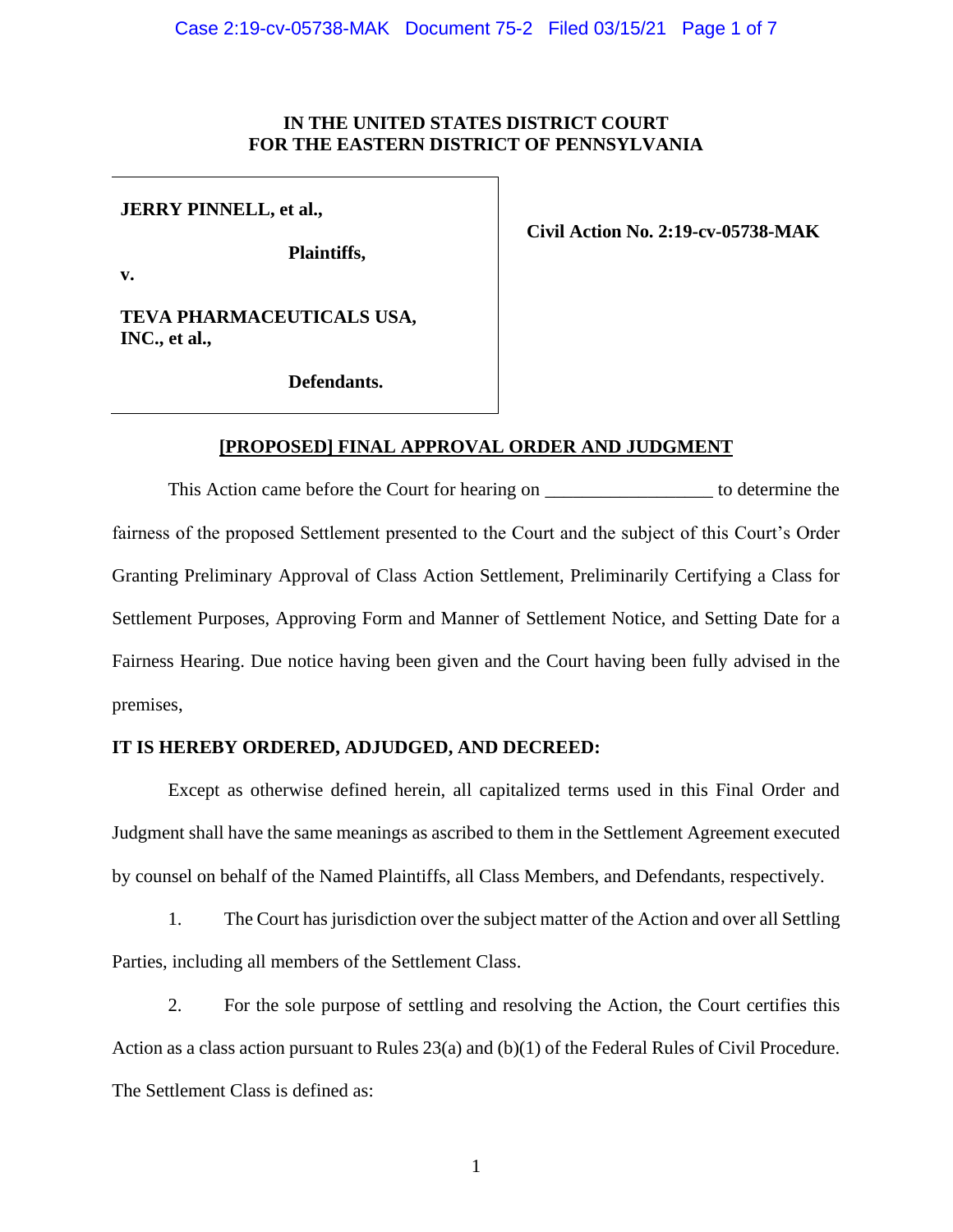#### Case 2:19-cv-05738-MAK Document 75-2 Filed 03/15/21 Page 2 of 7

All persons who participated in the Plan at any time during the Class Period (December 6, 2013 through June 28, 2019), including any Beneficiary of a deceased person who participated in the Plan at any time during the Class Period, and any Alternate Payee of a person subject to a Qualified Domestic Relations Order who participated in the Plan at any time during the Class Period. Excluded from the Settlement Class are Defendants and their Beneficiaries.

3. The Court finds for the sole purpose of settling and resolving the Action that:

(a) as required by FED. R. CIV. P.  $23(a)(1)$ , the Settlement Class is ascertainable from records kept with respect to the Plan and from other objective criteria, and the Settlement Class is so numerous that joinder of all members is impracticable.

(b) as required by FED. R. CIV. P.  $23(a)(2)$ , there are one or more questions of law and/or fact common to the Settlement Class.

(c) as required by FED. R. CIV. P. 23(a)(3), the claims of the Named Plaintiffs are typical of the claims of the Settlement Class that the Named Plaintiffs seek to certify.

(d) as required by FED. R. CIV. P. 23(a)(4), the Named Plaintiffs will fairly and adequately protect the interests of the Settlement Class in that: (i) the interests of the Named Plaintiffs and the nature of the alleged claims are consistent with those of the Settlement Class members; and (ii) there appear to be no conflicts between or among the Named Plaintiffs and the Settlement Class.

(e) as required by FED. R. CIV. P.  $23(b)(1)$ , the prosecution of separate actions by individual members of the Settlement Class would create a risk of: (i) inconsistent or varying adjudications as to individual Settlement Class members that would establish incompatible standards of conduct for the parties opposing the claims asserted in this Action; or (ii) adjudications as to individual Settlement Class members that, as a practical matter, would be dispositive of the interests of the other members not parties to the individual adjudications, or substantially impair or impede the ability of such persons to protect their interests.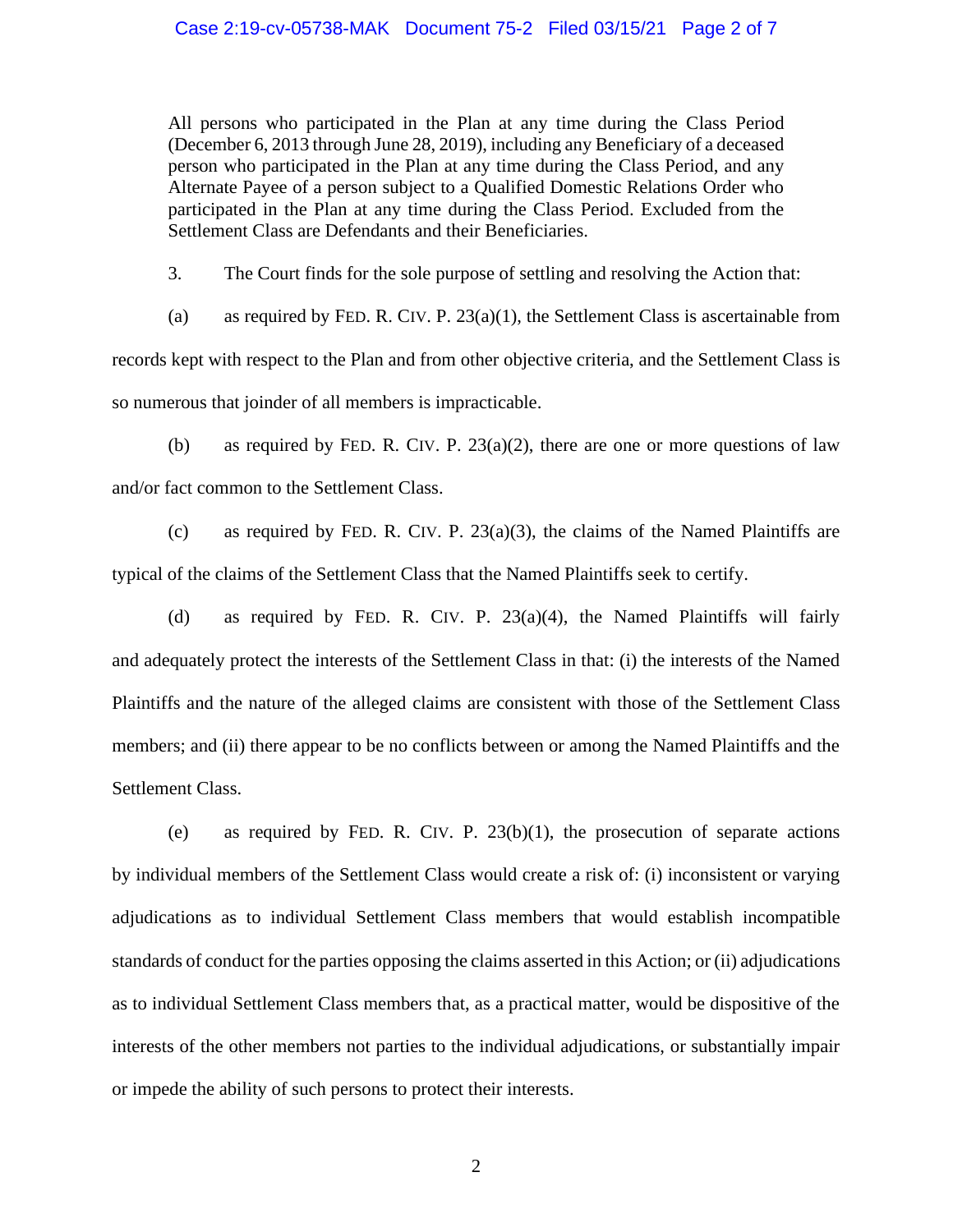#### Case 2:19-cv-05738-MAK Document 75-2 Filed 03/15/21 Page 3 of 7

(f) as required by FED. R. CIV. P. 23(g), Class Counsel are capable of fairly and adequately representing the interests of the Settlement Class, and that Class Counsel: (i) have done appropriate work identifying or investigating potential claims in the Action; (ii) are experienced in handling class actions; and (iii) have committed the necessary resources to represent the Settlement Class.

4. The Court hereby appoints Named Plaintiffs Jerry Pinnell, Jeremy Fernandez, and Shane Perrilloux as Class Representatives for the Settlement Class and Capozzi Adler, P.C., as Class Counsel for the Settlement Class.

5. The Court hereby finds that the Settlement Class has received proper and adequate notice of the Settlement, the Fairness Hearing, Class Counsel's application for attorneys' fees and reimbursement of litigation costs and for Case Contribution Awards to the Named Plaintiffs, and the Plan of Allocation, such notice having been given in accordance with the Preliminary Approval Order. Such notice included individual notice to all members of the Settlement Class who could be identified through reasonable efforts, as well as notice through a dedicated Settlement website on the internet, and provided valid, due, and sufficient notice of these proceedings and of the matters set forth in this Order, and included sufficient information regarding the procedure for the making of objections. Such notice constitutes the best notice practicable under the circumstances and fully satisfies the requirements of FED. R. CIV. P. 23 and the requirements of due process.

6. The Court hereby approves the Settlement and hereby orders that the Settlement shall be consummated and implemented in accordance with its terms and conditions.

7. Pursuant to FED. R. CIV. P. 23(e), the Court finds that the Settlement embodied in the Settlement Agreement is fair, reasonable and adequate to the Plan and the Settlement Class, and more particularly finds that: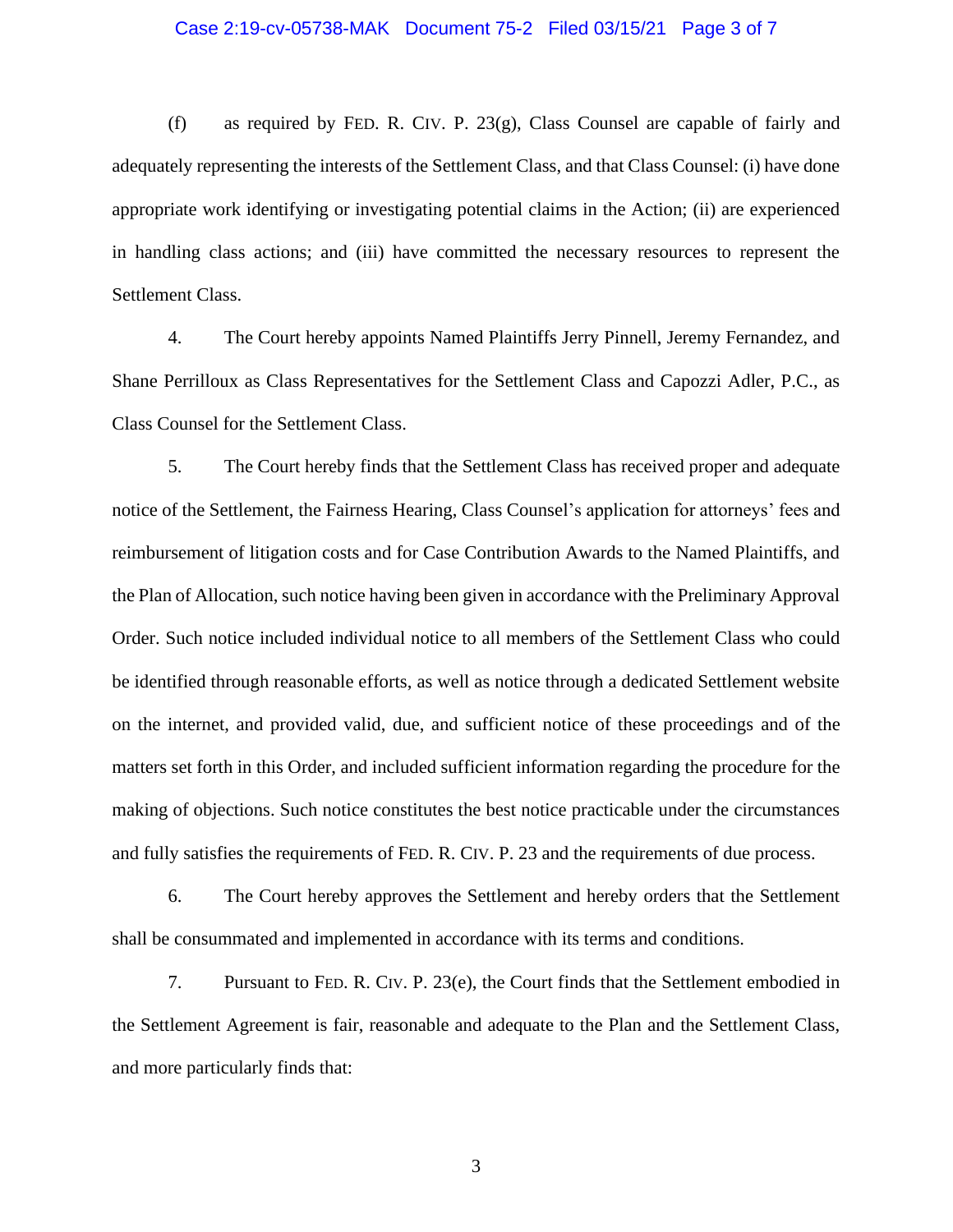#### Case 2:19-cv-05738-MAK Document 75-2 Filed 03/15/21 Page 4 of 7

(a) The Settlement was negotiated vigorously and at arm's-length, under the auspices of the Mediator, by Defense Counsel, on the one hand, and the Named Plaintiffs and Class Counsel on behalf of the Settlement Class, on the other hand;

(b) Plaintiffs and Defendants had sufficient information to evaluate the settlement value of the Action;

(c) If the Settlement had not been achieved, Named Plaintiffs and the Settlement Class faced the expense, risk, and uncertainty of extended litigation;

(d) The amount of the Settlement – two million, five hundred fifty thousand dollars (\$2,550,000.00) is fair, reasonable, and adequate, taking into account the costs, risks, and delay of trial and appeal. The method of distributing the Class Settlement Amount is efficient and requires no filing of claims. The Settlement terms related to attorneys' fees do not raise any questions concerning fairness of the Settlement, and there are no agreements, apart from the Settlement, required to be considered under FED. R. CIV. P.  $23(e)(2)(C)(iv)$ . The Class Settlement Amount is within the range of settlement values obtained in similar cases;

(e) At all times, the Named Plaintiffs and Class Counsel have acted independently of Defendants and in the interest of the Settlement Class; and

(f) The Court has duly considered and overruled any filed objection(s) to the Settlement to the extent there were any.

8. The Plan of Allocation is finally approved as fair, reasonable, and adequate. The Settlement Administrator shall distribute the Net Settlement Amount in accordance with the Plan of Allocation and the Settlement Agreement. The Settlement Administrator shall have final authority to determine the share of the Net Settlement Amount to be allocated to each Class Member in accordance with the Plan of Allocation approved by the Court.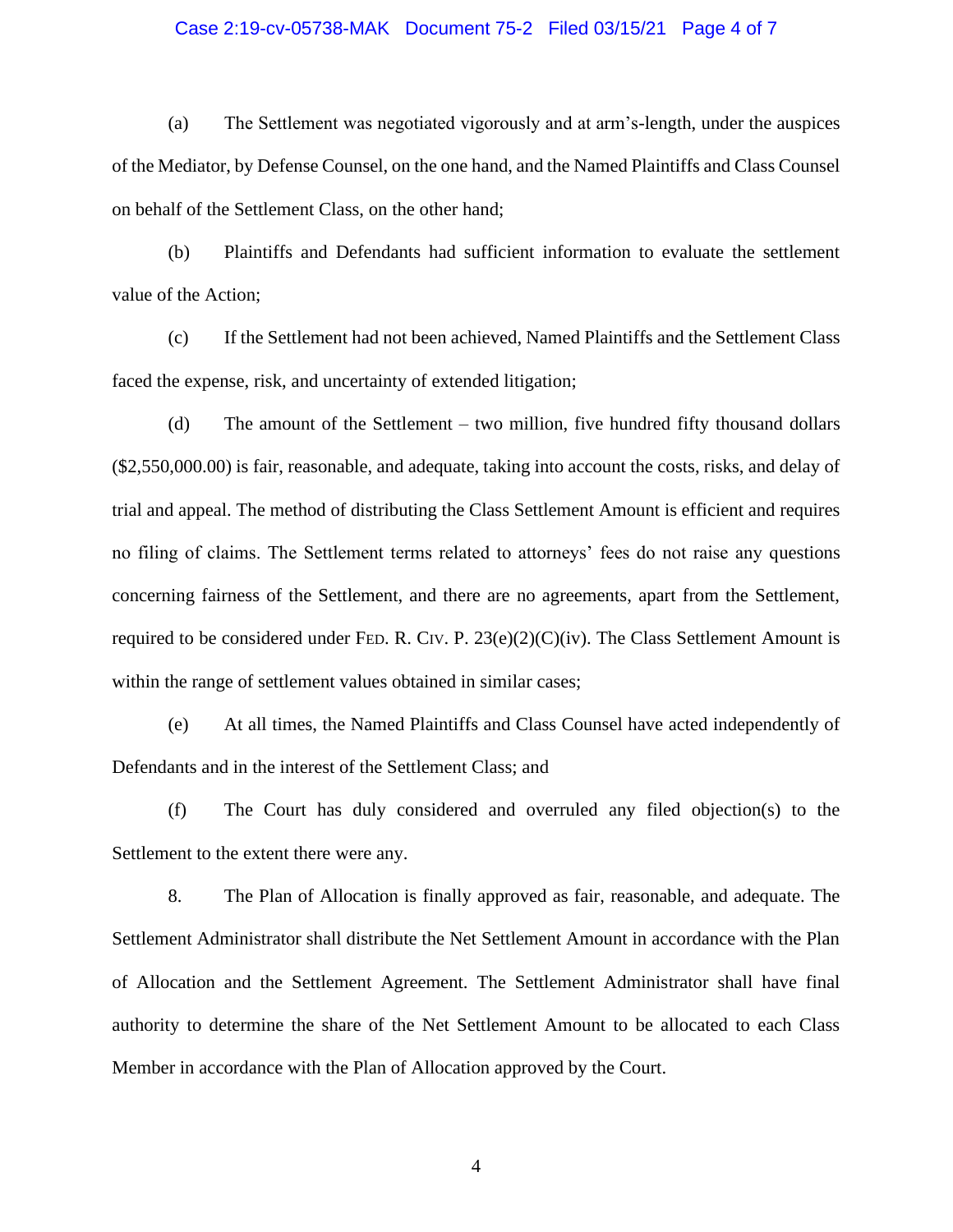#### Case 2:19-cv-05738-MAK Document 75-2 Filed 03/15/21 Page 5 of 7

9. All requirements of the Class Action Fairness Act, 28 U.S.C. § 1711, *et seq*., have been met.

10. The releases and covenants not to sue set forth in the Settlement Agreement, including but not limited to Article 7 of the Settlement Agreement, together with the definitions contained in the Settlement Agreement relating thereto, are expressly incorporated herein in all respects. The Releases are effective as of the Settlement Effective Date. Accordingly, the Court orders that, as of the Settlement Effective Date, the Plan, the Class Representatives, and the Class Members (and their respective heirs, beneficiaries, executors, administrators, estates, past and present partners, officers, directors, predecessors, successors, assigns, agents, and attorneys) hereby fully, finally, and forever settle, release, relinquish, waive, and discharge all Released Parties (including Defendants) from all Released Claims, regardless of whether or not such Class Member may discover facts in addition to or different from those which the Class Members or Class Counsel now know or believe to be true with respect to the Class Action and the Released Claims and regardless of whether such Class Member receives a monetary benefit from the Settlement, actually received the Settlement Notice, filed an objection to the Settlement or to any application by Class Counsel for an award of Attorneys' Fees and Costs, and whether or not the objections or claims for distribution of such Class Member have been approved or allowed.

11. The Class Representatives, Class Members, and the Plan hereby settle, release, relinquish, waive, and discharge any and all rights or benefits they may now have, or in the future may have, under any law relating to the releases of unknown claims, including without limitation, Section 1542 of the California Civil Code, which provides: "A general release does not extend to claims that the creditor or releasing party does not know or suspect to exist in his or her favor at the time of executing the release and that if known by him or her would have materially affected his or her settlement with the debtor or released party." The Class Representatives, Class Members,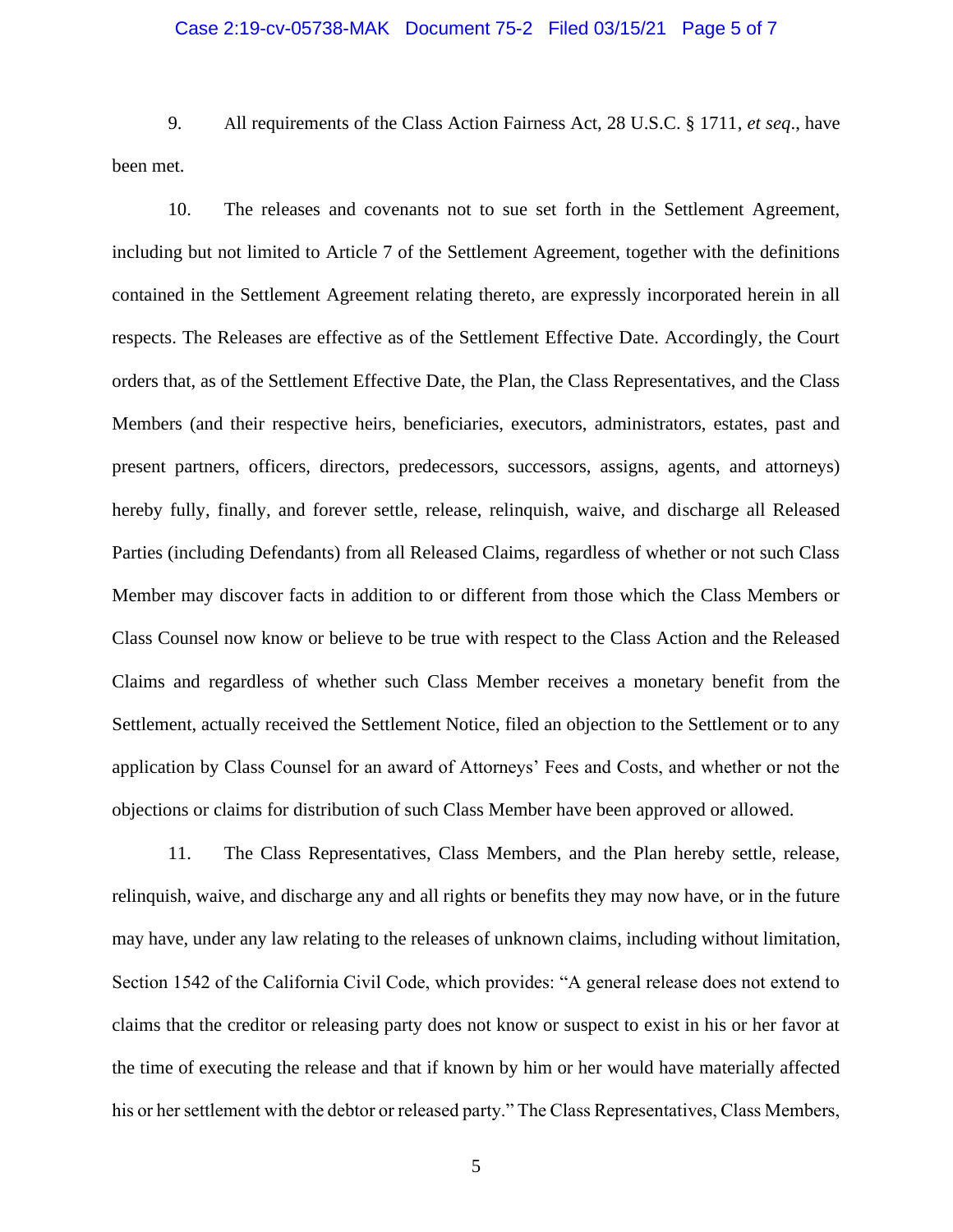#### Case 2:19-cv-05738-MAK Document 75-2 Filed 03/15/21 Page 6 of 7

and the Plan with respect to the Released Claims also hereby waive any and all provisions, rights and benefits conferred by any law or of any State or territory within the United States or any foreign country, or any principle of common law, which is similar, comparable or equivalent in substance to Section 1542 of the California Civil Code.

12. The Class Representatives, the Class Members, and the Plan acting individually or together, or in combination with others, are hereby permanently and finally barred and enjoined from suing the Released Parties in any action or proceeding alleging any of the Released Claims.

13. Each Class Member hereby releases the Released Parties, Defense Counsel, and Class Counsel for any claims, liabilities, and attorneys' fees and expenses arising from the allocation of the Gross Settlement Amount or Net Settlement Amount and for all tax liability and associated penalties and interest as well as related attorneys' fees and expenses.

14. The operative complaint and all claims asserted therein in the Action are hereby dismissed with prejudice and without costs to any of the Settling Parties and Released Parties other than as provided for in the Settlement Agreement.

15. The Court shall retain exclusive jurisdiction to resolve any disputes or challenges that may arise as to the performance of the Settlement Agreement or any challenges as to the performance, validity, interpretation, administration, enforcement, or enforceability of the Settlement Notice, Plan of Allocation, this Final Order and Judgment, or the Settlement Agreement or the termination of the Settlement Agreement. The Court shall also retain exclusive jurisdiction and rule by separate Order with respect to all applications for awards of attorneys' fees and Case Contribution Awards to the Named Plaintiffs, and reimbursements of litigation costs, submitted pursuant to the Settlement Agreement.

16. Any motion to enforce this Final Order and Judgment or the Settlement Agreement, including by way of injunction, may be filed in this Court, and the provisions of the